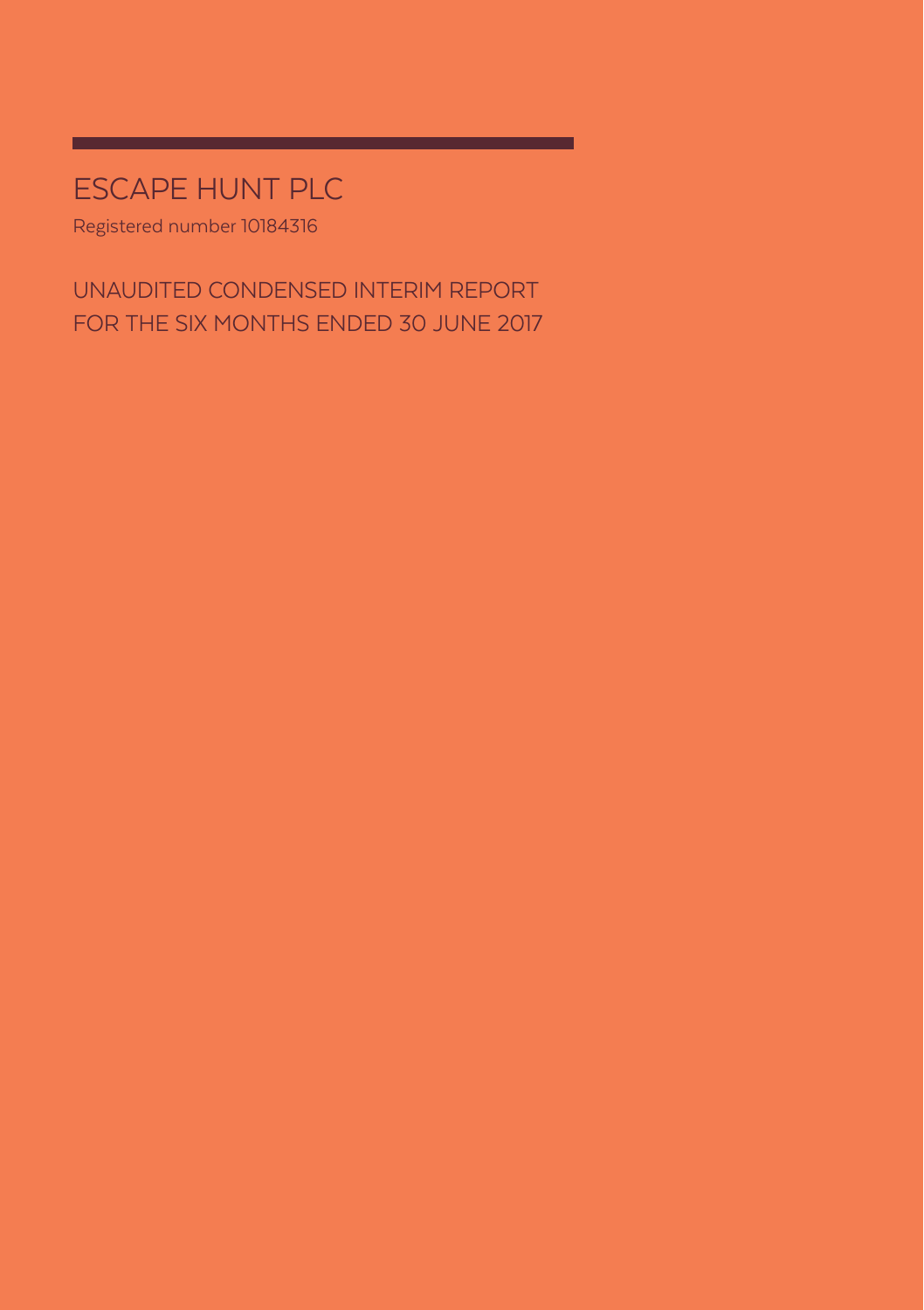# HIGHI IGHTS

Escape Hunt plc ("the Company" or "Escape Hunt"), the global escape game company, announces its interim results for the six months to 30 June, 2017. These results include only two months of trading of the Escape Hunt business, which the Company acquired in May 2017.

### FINANCIAL AND OPERATIONAL HIGHLIGHTS

- Acquisition of Experiential Ventures Ltd for £12m in May, 2017
- Placing of 10.4m new ordinary shares to raise cash of £14m before expenses
- Pre-tax loss of £1.1m, in line with our expectations and including transaction costs of £0.9m
- Basic loss per share of 7.9 pence
- Net cash of £12.4m at 30 June, 2017
- 45 Escape Hunt franchisees at 30 June, 2017
- Share of franchisees' revenue for the two months since acquisition in line with expectations and an increase of 40% on the same period in 2016

### Chief Executive Officer, Richard Harpham comments:

"In a short space of time, we have identified 8 attractive sites in the UK where leases are in the process of completion, and with a strong pipeline of sites for next year. At the same time, we have been reviewing and improving the process of game design and implementation to ensure that both franchisee and owner operated sites can be opened as smoothly as possible. In order to mitigate risk, the completion and fit-out of sites will be carefully staged.

"Our franchisee activity continues to develop with 45 franchise sites now open and 4 more due to open in the near future. Our share of franchisees' revenue for the two months since acquisition is in line with our expectations and is an increase of 40% on the same period in 2016. Since we acquired the business four months ago, our expectations of the market are being confirmed and we remain confident about the opportunities for the business. Given our ambitious owner operated plans in the UK, the Board has developed a sequentially planned roll-out programme to manage risk and ensure returns are maximised."

The information contained within this announcement is deemed by the Company to constitute inside information as stipulated under the Market Abuse Regulation.

Enquiries:

| <b>Escape Hunt plc</b><br>Richard Harpham<br>Alistair Rae                                       | 07584 173958<br>07736883934 |
|-------------------------------------------------------------------------------------------------|-----------------------------|
| <b>Peel Hunt LLP</b><br>Adrian Trimmings, George Sellar                                         | 020 7418 8900               |
| <b>Stockdale Securities Ltd</b><br>Daniel Harris, Hanan Lee<br>Fiona Conroy (Corporate Broking) | 020 7601 6100               |
| <b>Tulchan Communications</b><br>Susanna Voyle, Will Smith                                      | 020 7353 4200               |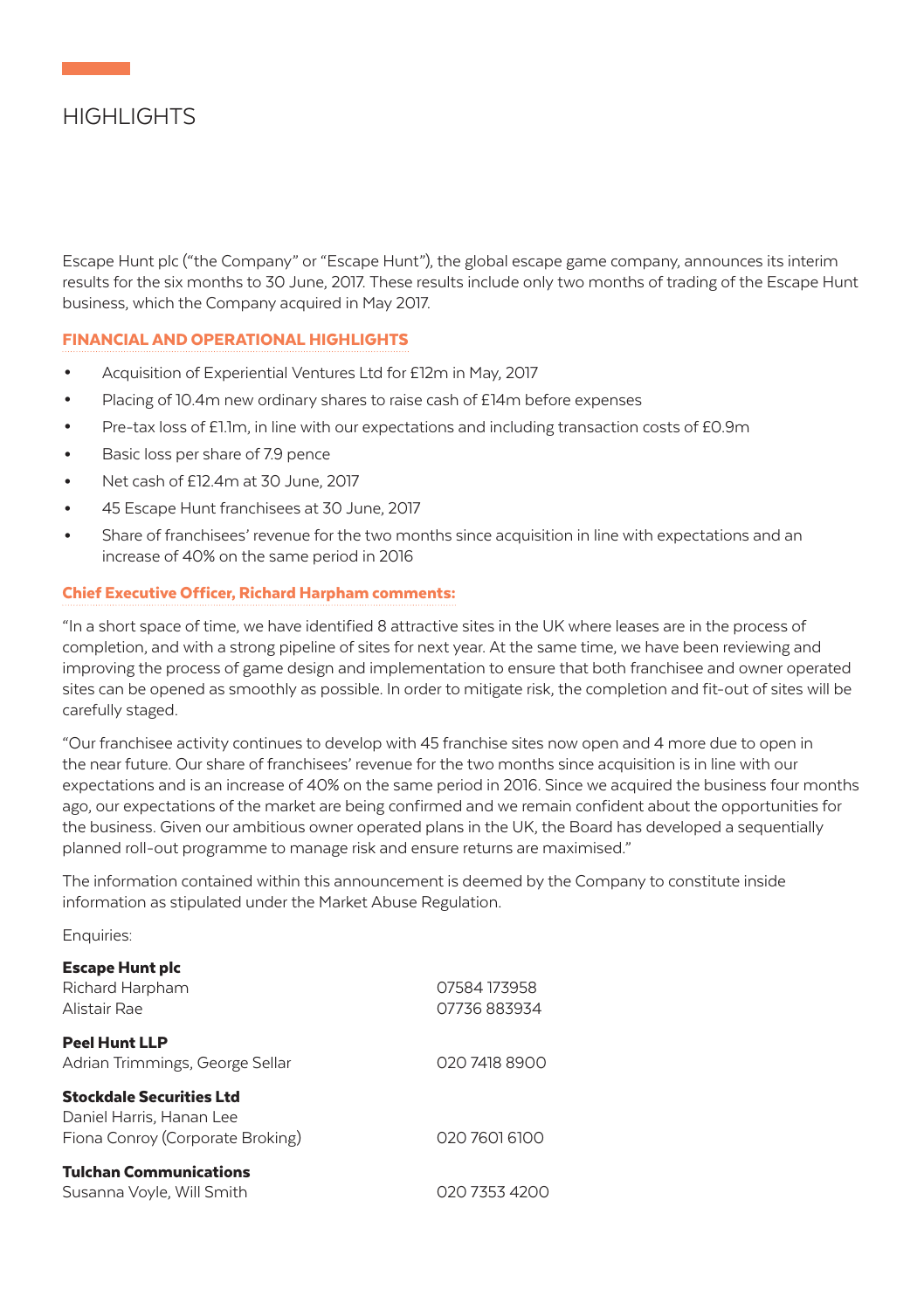# **CONTENTS**

## **Page Number**

| Chairman's Statement                                                                               | $\mathcal{P}$  |
|----------------------------------------------------------------------------------------------------|----------------|
| Statement of Directors' Responsibilities in respect of the Interim Report and Financial Statements | $\overline{4}$ |
| Condensed Consolidated Statement of Comprehensive Income                                           | 5              |
| Condensed Consolidated Statement of Financial Position                                             | 6              |
| Condensed Consolidated Statement of Changes in Equity                                              | 8              |
| Condensed Consolidated Statement of Cash Flows                                                     | 9              |
| Notes to the Condensed Consolidated Financial Statements                                           | 10             |
| Company Information                                                                                | 20             |
|                                                                                                    |                |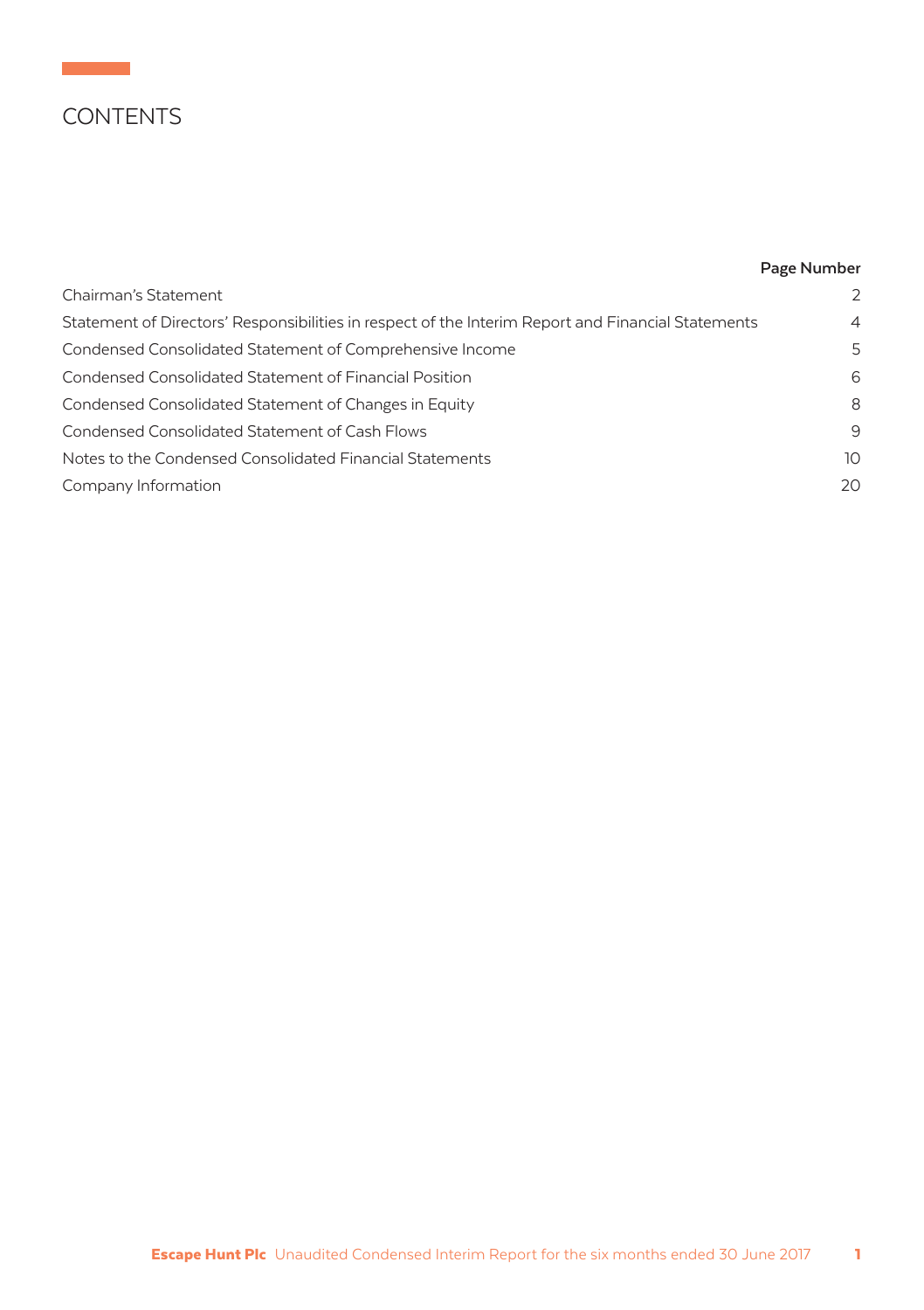# CHAIRMAN'S STATEMENT

In November 2016, the management team of Dorcaster identified Experiential Ventures Ltd ("EV") as a possible acquisition and after entering into exclusive negotiations, we were delighted to be able to acquire this business on 2 May, 2017. The total consideration was £12m, of which £7.2m was paid in cash and the balance of £4.8m by the issue of 3.55m new ordinary shares of the Company. A total of £14m was raised to provide adequate cash resources to fund the cash consideration and the expansion of the business across the UK and elsewhere. Dorcaster plc was renamed Escape Hunt plc at the same time.

Escape Hunt is one of the global leaders in the high growth 'escape game' space, and the Group's strategy remains to initially open owner-operated branches in the UK and other European jurisdictions. In addition, Escape Hunt intends to continue to build on its strong franchise network and open further franchised branches internationally.

Although only owned by Escape Hunt plc for a short time, the business has performed in line with expectations and the management team are finding opportunities across the industry to develop the escape games room activities. We have identified 8 sites across the UK and are in the legal process to sign long term leases on each of these.

Another 6 franchised sites were opened in the first six months of this year and we now have 45 franchises around the world. The total income of our franchisees, of which we receive a share, reached a record in July.

### Financial review

The results for the six months to 30 June 2017 include only two months trading of the Escape Hunt business which we acquired and six months of Escape Hunt plc itself.

The EBITDA of the Escape Hunt business for the two months was £54.1k on revenue of £193k, a margin of 28%. The Escape Hunt share of franchisees' revenue increased from £84.5k in the same 2 months of 2016 to £118k in 2017 - an increase of 40% on the prior year. Costs were slightly higher in 2017 due to a higher spend on both professional fees in the short term and an increased spend on marketing.

The UK Head office costs in the first 4 months of the year combined with its staff and other costs – predominantly professional fees - for the period after the acquisition were a total of £191.4k. In addition, a charge was taken to the Income Statement of £43.5k in respect of a share based payment. This relates to the warrant which was granted to Stockdale Securities Ltd at the time of the acquisition and re-admission of the Company to AIM, granting them rights to subscribe for 1% of the equity of the Company at the IPO price of £1.35.

Exceptional fees which all related to the transaction of acquiring EV and the re-admission to AIM of Escape Hunt plc and the associated fund raising of £14m amounted to £3.1m. Of this sum, £869.9k was charged in the Income Statement for the 6 months to 30 June 2017, £1,688.6k was charged to the share premium account with the balance of £536k charged to the Income Statement in 2016.

As a consequence, the loss after tax for the half year for the Group was £1,056.7k. The loss per share was 7.88p.

At 30th June, the Group had net cash of £12.4m, derived both from the placing mentioned above and from its initial fund raising in July 2016. Expenses relating to the Escape Hunt transaction of some £0.7m have been paid since the end of June.

The total goodwill paid by Escape Hunt plc for EV was £12.39m. This has provisionally been allocated as to £10.2m for the Intellectual Property of the business, £0.8m for the net present value of the current remaining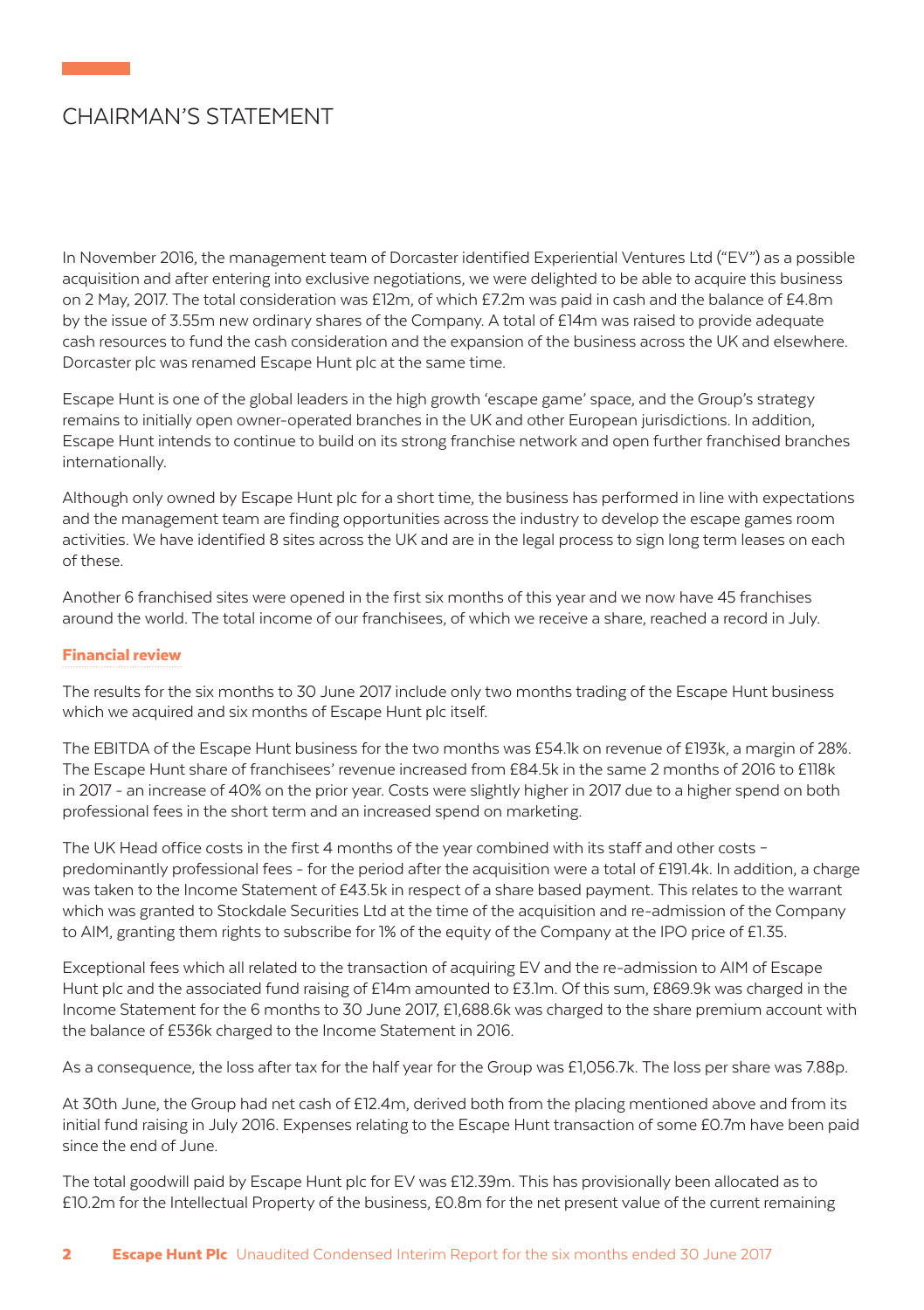franchise income, £0.1m for the development of an app and £1.29m for purchased goodwill. The goodwill allocations may be subject to variation with the benefit of full year information.

### Dividends

The Directors do not propose a dividend for the six-month period ended 30 June 2017. A dividend of £98.9k had been declared but not paid by EV to one of its then shareholders, prior to its acquisition by Escape Hunt plc. The dividend had already been recorded in the accounts of that company and was paid by EV during the period.

### **Outlook**

The management team is focused on acquiring new sites across the UK and preparing for their opening by designing the best quality games offering in this sector. We see considerable opportunities to develop the Escape Hunt brand over the next few years.

#### Richard Rose Non-Executive Chairman

15 September 2017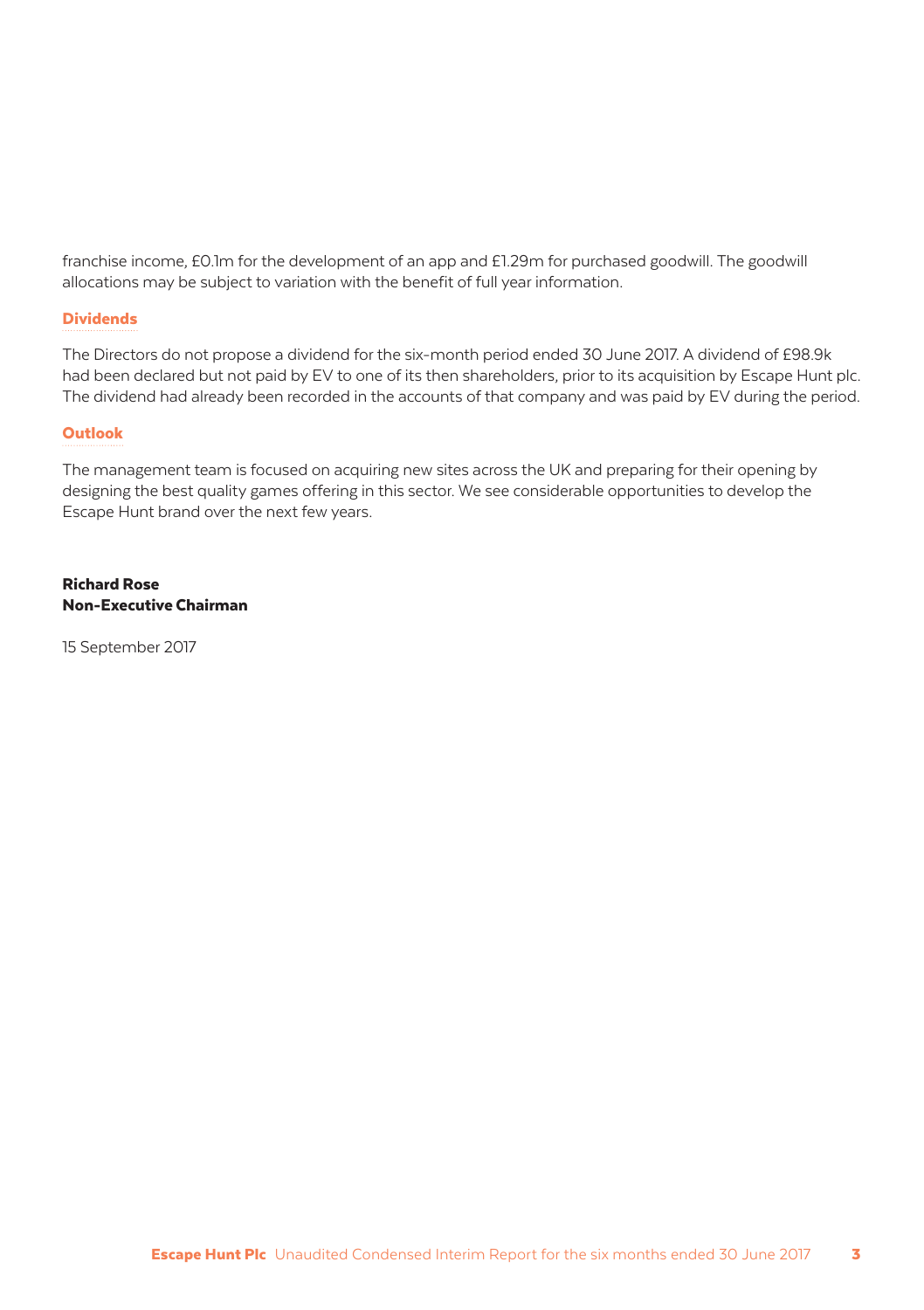# STATEMENT OF DIRECTORS' RESPONSIBILITIES IN RESPECT OF THE CONDENSED INTERIM REPORT AND CONDENSED FINANCIAL STATEMENTS

The directors confirm that the condensed consolidated interim financial information has been prepared in accordance with International Accounting Standard 34, 'Interim Financial Reporting', as adopted by the European Union and that the Interim Report includes a fair review of the information required by DTR 4.2.7R and DTR 4.2.8R, namely:

- an indication of important events that have occurred during the first six months and their impact on the condensed consolidated interim financial information, and a description of the principal risks and uncertainties for the remaining six months of the financial year; and
- material related-party transactions in the first six months and any material changes in the related-party transactions described in the last Annual Report.

The directors of Escape Hunt plc are listed on page 20 of this report. A list of current directors is maintained on the Company's web site: http://investors.escapehunt.com/

By order of the Board

Richard Rose Non-Executive Chairman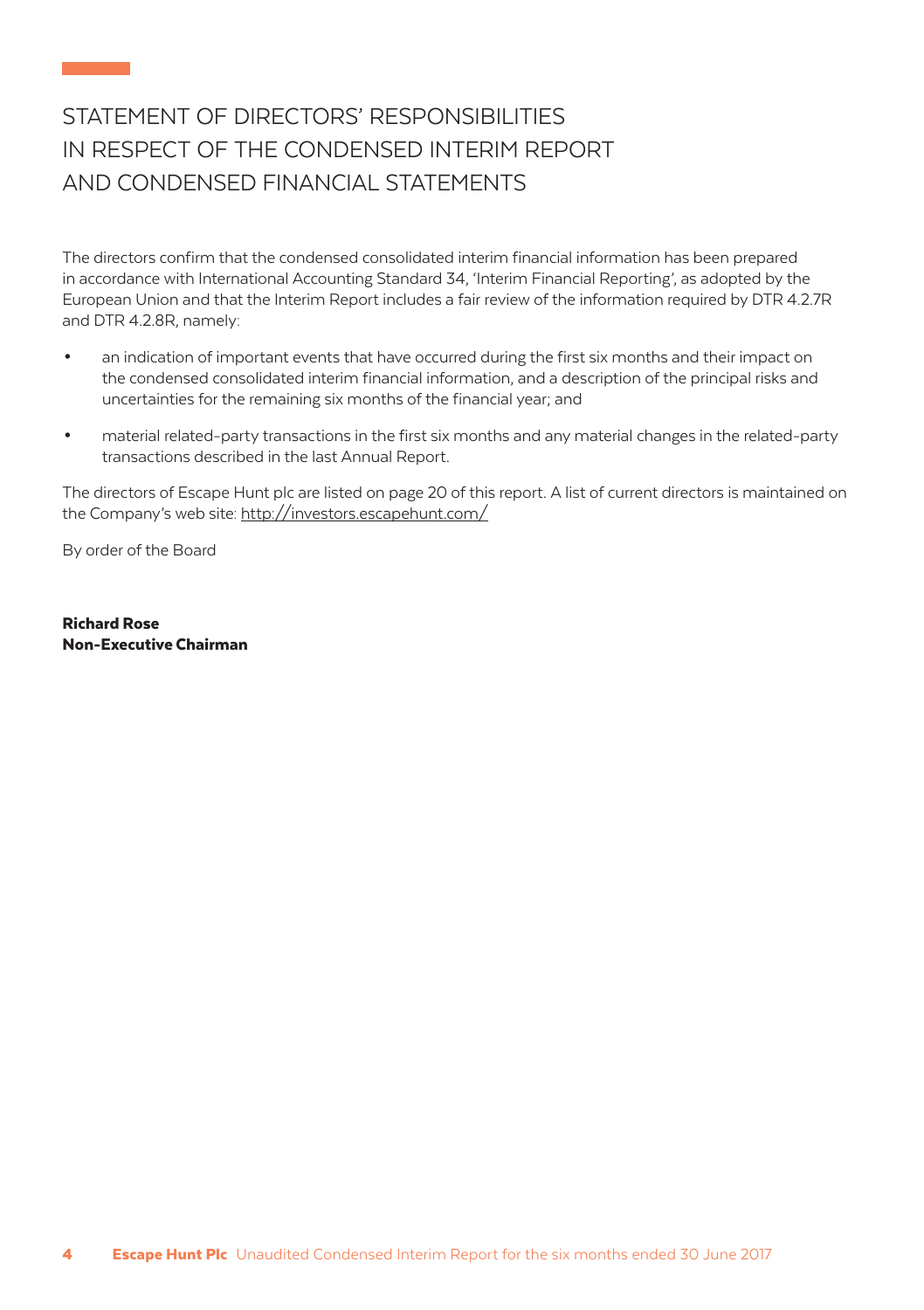## CONDENSED CONSOLIDATED STATEMENT OF COMPREHENSIVE INCOME

### **FOR THE SIX MONTHS ENDED 30 JUNE 2017**

**Contract Contract** 

|                                                           |                | Six months<br>ended<br>30 June<br>2017 | Period ended<br>30 November<br>2016 |
|-----------------------------------------------------------|----------------|----------------------------------------|-------------------------------------|
|                                                           | <b>Note</b>    | <b>Unaudited</b><br>£                  | Unaudited<br>£                      |
| Continuing operations                                     |                |                                        |                                     |
| Revenue                                                   | 5              | 192,859                                |                                     |
| Cost of sales                                             |                | (86, 257)                              |                                     |
| Gross profit                                              |                | 106,602                                |                                     |
| Other income                                              |                | 142                                    |                                     |
| Transaction expenses                                      |                | (869, 895)                             | (1,051,099)                         |
| Administrative expenses                                   |                | (293,500)                              | (21, 430)                           |
| <b>Operating loss</b>                                     |                | (1,056,651)                            | (1,072,529)                         |
| Interest received                                         |                | 546                                    |                                     |
| Loss before taxation                                      |                | (1,056,105)                            | (1,072,529)                         |
| Taxation                                                  | $\overline{7}$ | (601)                                  |                                     |
| Loss after taxation                                       |                | (1,056,706)                            | (1,072,529)                         |
| Other comprehensive income:                               |                |                                        |                                     |
| Items that may or will be reclassified to profit or loss: |                |                                        |                                     |
| Exchange differences on translation of foreign operations |                | (324)                                  |                                     |
| <b>Total comprehensive loss</b>                           |                | (1,057,030)                            | (1,072,529)                         |
| Loss attributable to:                                     |                |                                        |                                     |
| Equity holders of Escape Hunt plc                         |                | (1,057,030)                            | (1,072,059)                         |
| Total comprehensive loss attributable to:                 |                |                                        |                                     |
| Equity holders of Escape Hunt plc                         |                | (1,057,030)                            | (1,072,529)                         |
| Loss per share attributable to equity holders:            |                |                                        |                                     |
| Basic (Pence)                                             | 6              | (7.88)                                 | (13.41)                             |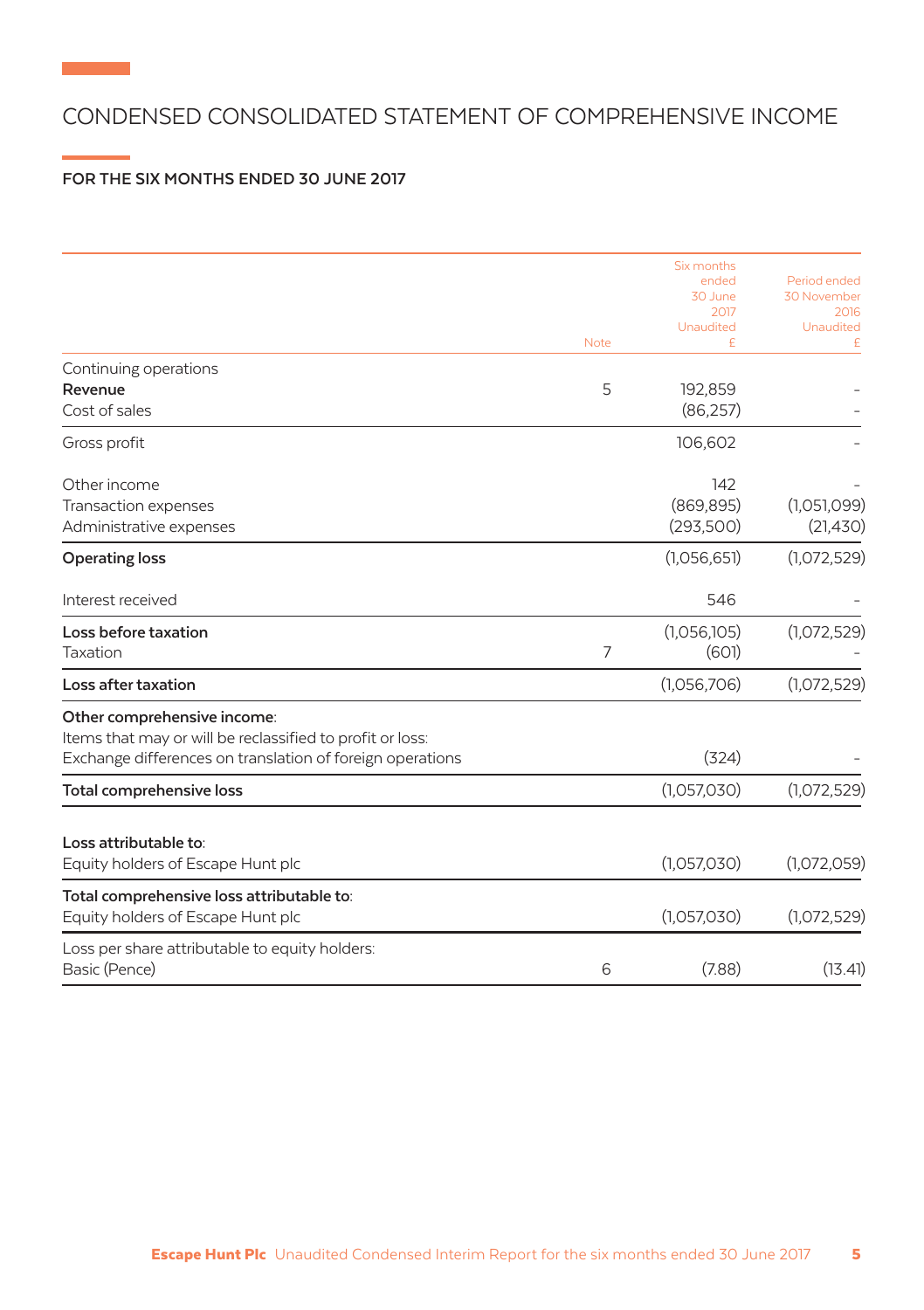## CONDENSED CONSOLIDATED STATEMENT OF FINANCIAL POSITION

## **AS AT 30 JUNE 2017**

**Contract Contract** 

|                                             |             | As at<br>30 June | As at<br>31 December |
|---------------------------------------------|-------------|------------------|----------------------|
|                                             |             | 2017             | 2016                 |
|                                             |             | Unaudited        | Audited              |
|                                             | <b>Note</b> | £                | £                    |
| <b>ASSETS</b>                               |             |                  |                      |
| Non-current assets                          |             |                  |                      |
| Property, plant and equipment               |             | 162,572          |                      |
| Intangible assets                           | 8           | 12,420,708       |                      |
| Rent deposits                               |             | 31,505           |                      |
|                                             |             | 12,614,785       |                      |
| <b>Current assets</b>                       |             |                  |                      |
| Trade receivables                           |             | 12,475           |                      |
| Other receivables, deposits and prepayments |             | 270,581          |                      |
| Cash and bank balances                      |             | 12,411,131       | 7,923,106            |
|                                             |             | 12,694,187       | 7,923,106            |
| <b>TOTAL ASSETS</b>                         |             | 25,308,972       | 7,923,106            |
| <b>LIABILITIES</b>                          |             |                  |                      |
| <b>Current liabilities</b>                  |             |                  |                      |
| Trade payables                              |             | 18,385           | 36,000               |
| Deferred income                             |             | 95,205           |                      |
| Other payables and accruals                 |             | 1,133,344        | 429,386              |
|                                             |             | 1,246,934        | 465,386              |
|                                             |             |                  |                      |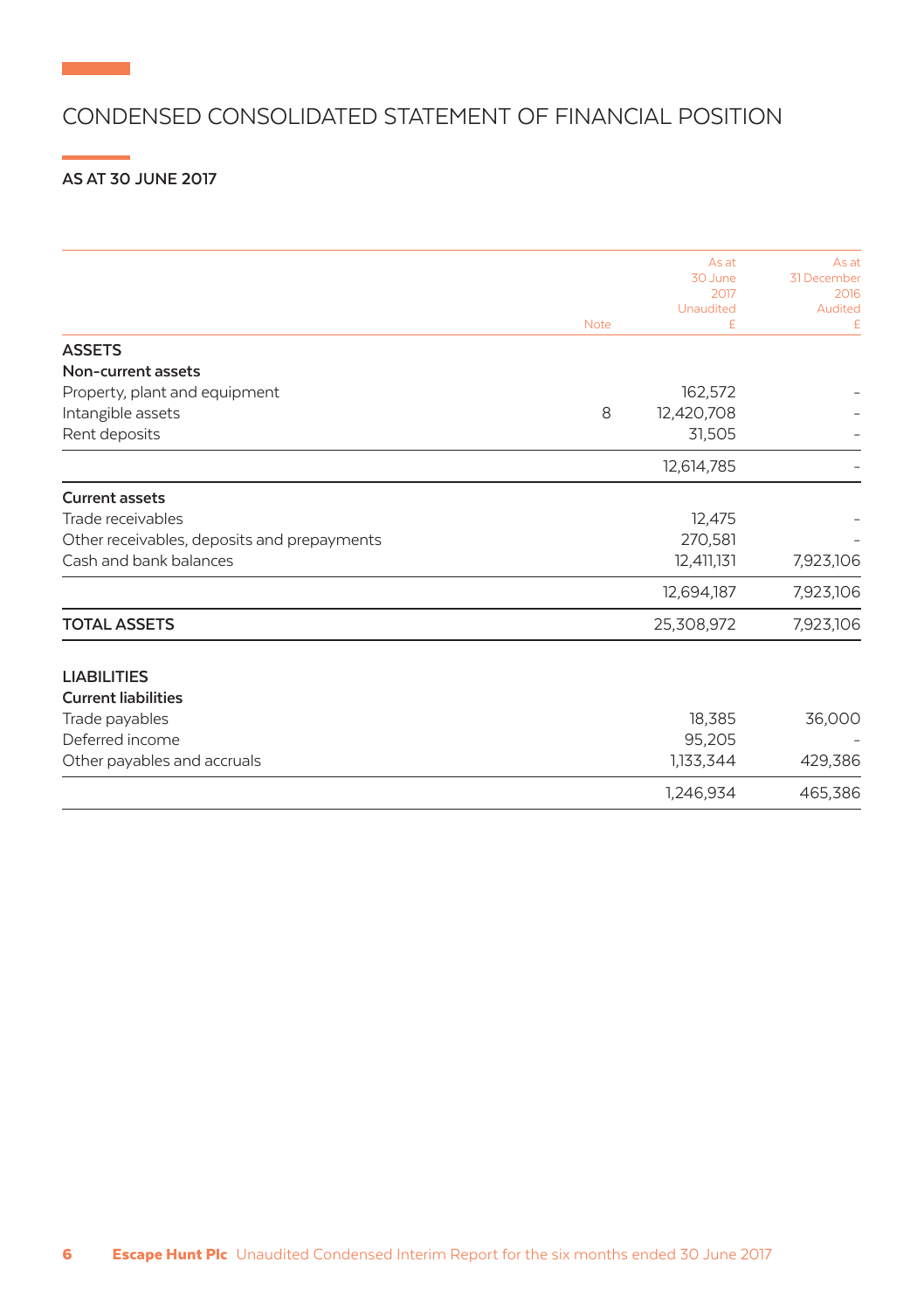|                                                                        |             | As at<br>30 June<br>2017 | As at<br>31 December<br>2016 |
|------------------------------------------------------------------------|-------------|--------------------------|------------------------------|
|                                                                        | <b>Note</b> | Unaudited<br>£           | Audited<br>£                 |
| Non-current liabilities                                                |             |                          |                              |
| Deferred income                                                        |             | 551,103                  |                              |
| Decommissioning provision                                              |             | 1,187                    |                              |
|                                                                        |             | 552,290                  |                              |
| <b>TOTAL LIABILITIES</b>                                               |             | 1,799,224                | 465,386                      |
| <b>NET ASSETS</b>                                                      |             | 23,509,748               | 7,457,720                    |
| <b>EQUITY</b>                                                          |             |                          |                              |
| Capital and reserves attributable to equity holders of Escape Hunt Plc |             |                          |                              |
| Share capital                                                          | 9           | 253,241                  | 125,000                      |
| Share premium account                                                  |             | 25,878,296               | 8,940,955                    |
| <b>Accumulated losses</b>                                              |             | (2,710,777)              | (1,608,235)                  |
| Currency translation reserve                                           |             | (324)                    |                              |
| Capital redemption reserve                                             |             | 45,833                   |                              |
| Share-based payment reserve                                            |             | 43,479                   |                              |
| <b>TOTAL EQUITY</b>                                                    |             | 23,509,748               | 7,457,720                    |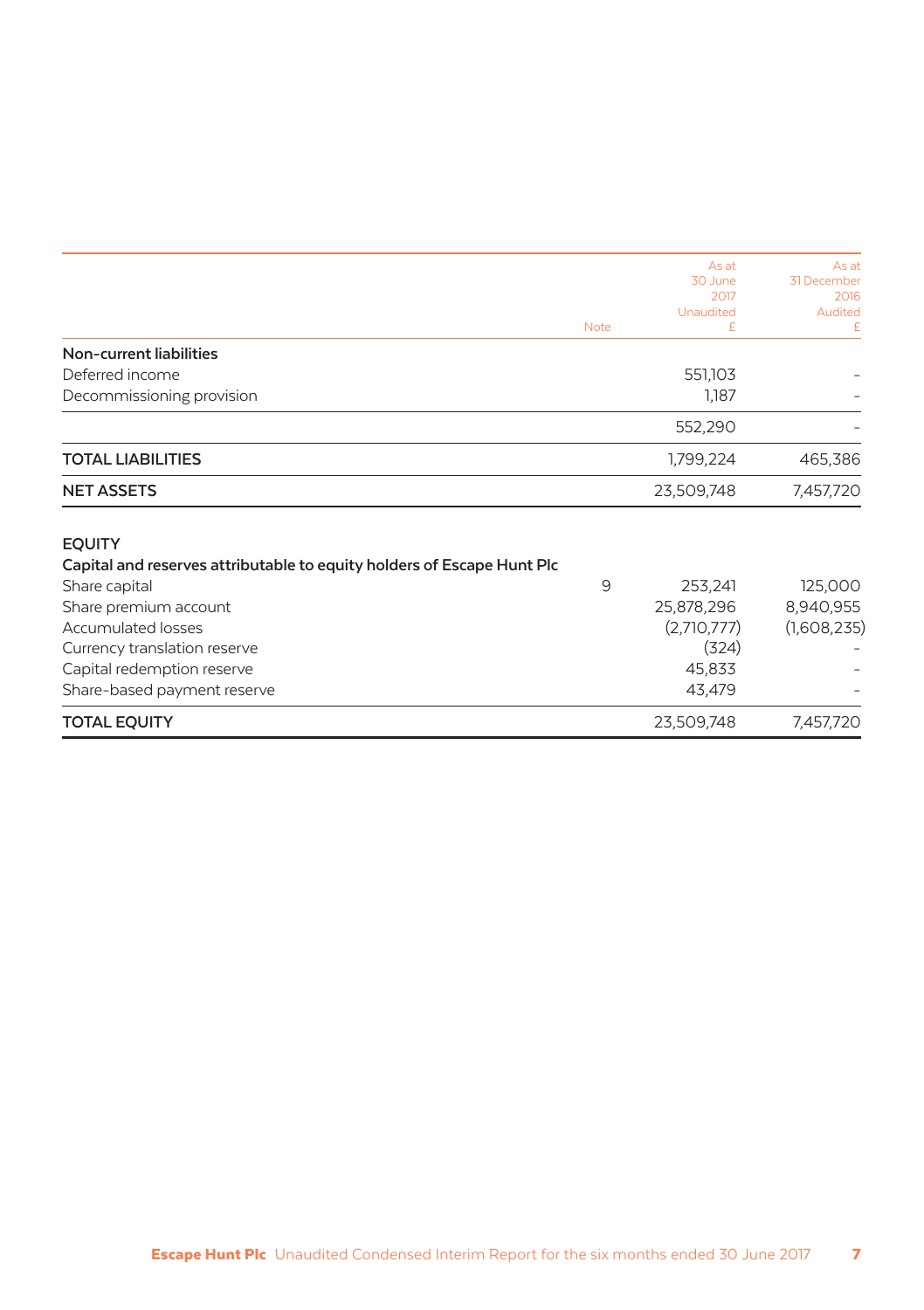# CONDENSED CONSOLIDATED STATEMENT OF CHANGES IN EQUITY

| £ | £                                        | £                                                                             |        |        | losses                   | Total                                                     |
|---|------------------------------------------|-------------------------------------------------------------------------------|--------|--------|--------------------------|-----------------------------------------------------------|
|   |                                          |                                                                               | £      | £      | £                        | £                                                         |
|   |                                          |                                                                               |        |        |                          |                                                           |
|   |                                          |                                                                               |        |        |                          | 7,457,717                                                 |
|   |                                          |                                                                               |        |        |                          |                                                           |
|   |                                          |                                                                               |        |        |                          | (324)                                                     |
|   |                                          | (324)                                                                         |        |        |                          | (1,057,030)                                               |
|   | 18,625,925                               |                                                                               |        |        | $\overline{a}$           | 18,799,999                                                |
|   | (1,688,585)                              |                                                                               |        |        |                          | (1,688,585)                                               |
|   |                                          |                                                                               | 45.833 |        | (45, 833)                | (45, 833)                                                 |
|   |                                          |                                                                               |        | 43,479 |                          | 43,479                                                    |
|   |                                          |                                                                               | 45,833 | 43,479 |                          | (45,833) 17,109,060                                       |
|   |                                          | (324)                                                                         | 45,833 | 43,479 |                          | (2,710,777) 23,509,748                                    |
|   |                                          |                                                                               |        |        |                          |                                                           |
|   |                                          |                                                                               |        |        | (1.072.529)              | (1,072,529)                                               |
|   | 9,585,000                                |                                                                               |        |        | $\overline{\phantom{0}}$ | 9,710,000                                                 |
|   | (644, 045)                               |                                                                               |        |        |                          | (644, 045)                                                |
|   | 8.940.955                                |                                                                               |        |        | $\overline{\phantom{0}}$ | 9,065,955                                                 |
|   | 8.940.955                                |                                                                               |        |        | (1,072,529)              | 7.993.426                                                 |
|   | 174,074<br>125,000<br>125,000<br>125,000 | 8,940,955<br>125,000<br>(45, 833)<br>128,241 16,937,340<br>253,241 25,878,295 | (324)  |        |                          | (1,608,238)<br>$(1,056,706)$ $(1,056,706)$<br>(1,056,706) |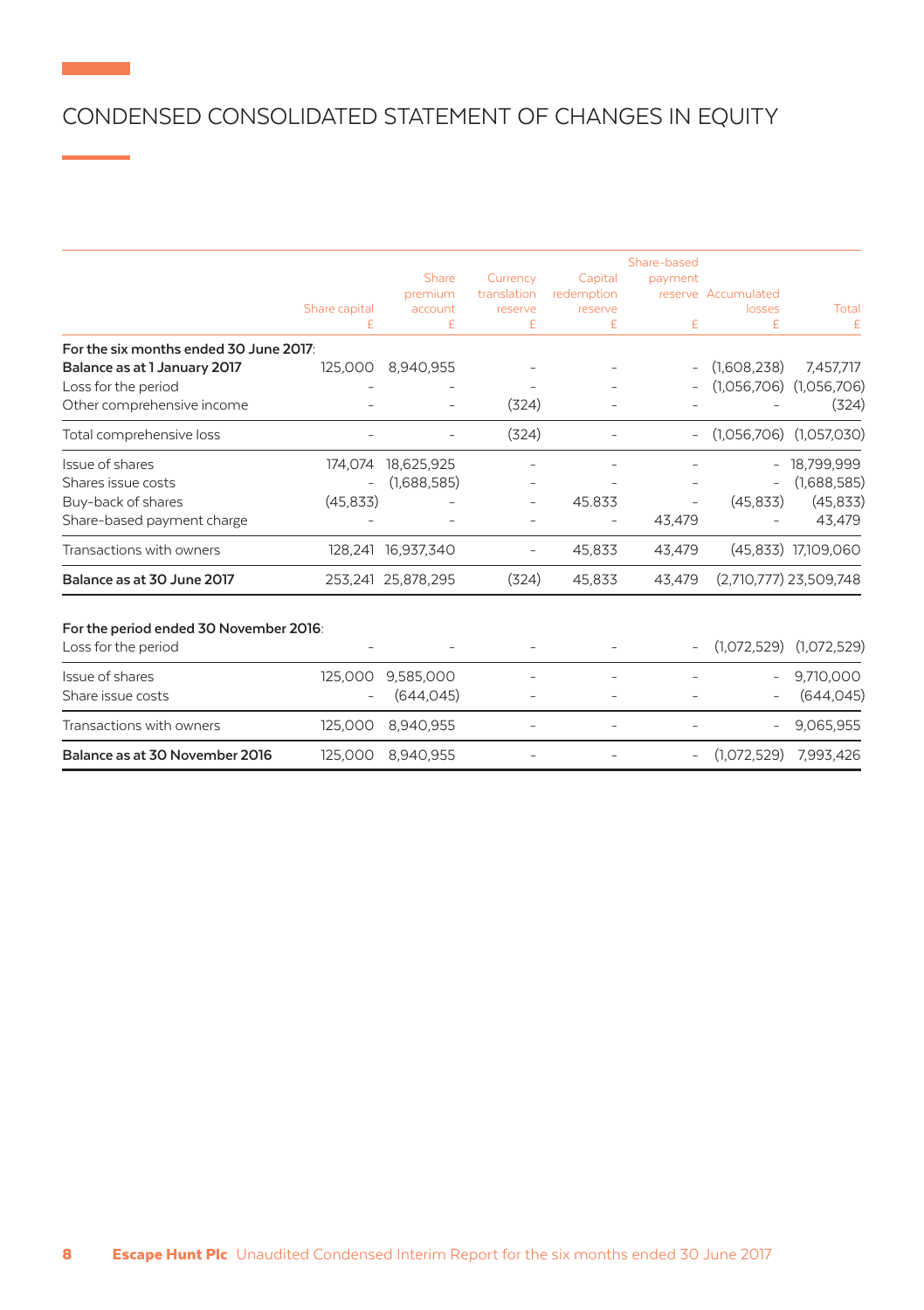## CONDENSED CONSOLIDATED STATEMENT OF CASH FLOWS

## **FOR THE SIX MONTHS ENDED 30 JUNE 2017**

**Contract Contract** 

|                                                                                    | <b>Six</b>       |                      |
|------------------------------------------------------------------------------------|------------------|----------------------|
|                                                                                    | months           | Period               |
|                                                                                    | ended<br>30 June | ended<br>30 November |
|                                                                                    | 2017             | 2016                 |
|                                                                                    | Unaudited        | Unaudited            |
|                                                                                    | £                |                      |
| Cash flows from operating activities                                               |                  |                      |
| Loss before income tax                                                             | (1,056,105)      | (1,072,529)          |
| Adjustments:                                                                       |                  |                      |
| Depreciation of property, plant and equipment                                      | 4,290            |                      |
| Amortisation of intangible assets                                                  | 531              |                      |
| Share-based payment expense                                                        | 43,479           |                      |
| Interest paid                                                                      | (546)            |                      |
|                                                                                    |                  |                      |
| Operating cash flow before working capital changes                                 | (1,008,351)      | (1,072,529)          |
| Increase in trade and other receivables                                            | (197, 956)       | (73,082)             |
| Increase in provisions                                                             |                  |                      |
| Increase in trade and other payables                                               | 656,371          | 965,943              |
| Increase in deferred income                                                        | (20, 943)        |                      |
| Cash used in operations                                                            | (570, 879)       | (179, 668)           |
| Interest paid                                                                      |                  |                      |
| Income taxes paid                                                                  | (27, 453)        |                      |
| Net cash generated from $/$ (used in) operating activities                         | (598, 332)       | (179, 668)           |
| Cash flows from investing activities                                               |                  |                      |
| Purchase of plant and equipment                                                    | (58, 983)        |                      |
| Dividend paid                                                                      | (98,906)         |                      |
|                                                                                    | (7,023,348)      |                      |
| Acquisition of subsidiary, net of cash acquired                                    |                  |                      |
| Net cash used in investing activities                                              | (7,181,238)      |                      |
| Cash flows from financing activities                                               |                  |                      |
| Proceeds from issue of ordinary shares (net of buy-back)                           | 13,954,165       | 9,710,000            |
| Share issue costs                                                                  | (1,688,584)      | (644, 045)           |
| Interest received                                                                  | 546              |                      |
| Net cash from financing activities                                                 | 12,266,127       | 9,065,955            |
| Net increase in cash and bank balances                                             | 4,486,557        | 8,886,287            |
| Cash and cash equivalents at beginning of period                                   | 7,923,106        |                      |
| Effects of exchange rate changes on the balance of cash held in foreign currencies | 1,468            |                      |
|                                                                                    |                  |                      |
| Cash and cash equivalents at end of period                                         | 12,411,131       | 8,886,287            |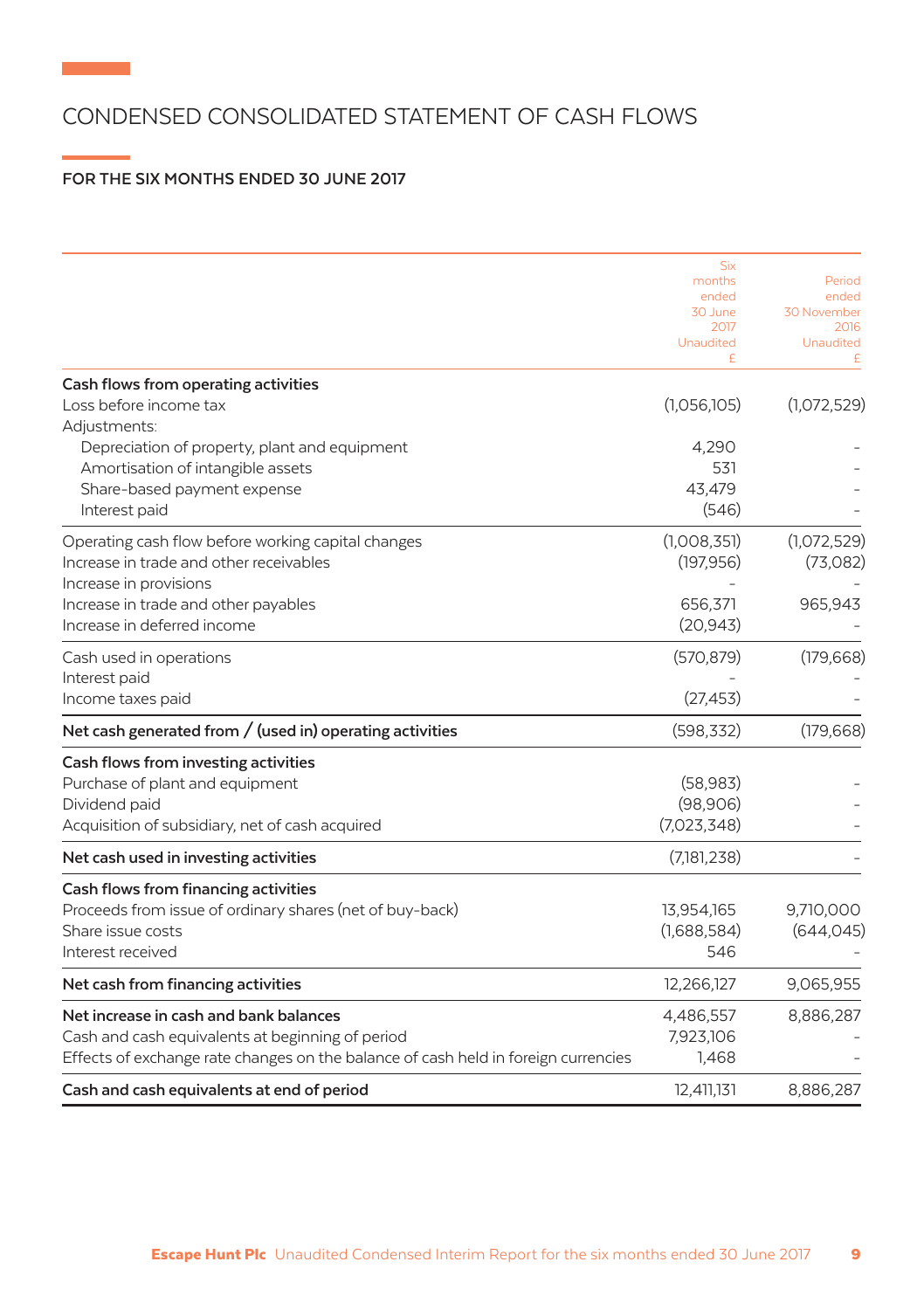# NOTES TO THE UNAUDITED INTERIM REPORT

### 1. General information

The Company was incorporated in England on 17 May 2016 under the name of Dorcaster Limited with registered number 10184316 as a private company with limited liability under the Companies Act 2006. The Company was re-registered as a public company on 13 June 2016 and changed its name to Dorcaster Plc on 13 June 2016. On 8 July 2016, the Company's shares were admitted to AIM.

Until its acquisition of Experiential Ventures Limited on 2 May 2017, the Company was an investing company (as defined in the AIM Rules for Companies) and did not trade.

On 2 May 2017, the Company completed the acquisition of the entire issued share capital of Experiential Ventures Limited. Experiential Ventures Limited is the holding company of the Escape Hunt Group which is is a global provider of live 'escape the room' experiences.

On 2 May 2017, the Company's name was changed to Escape Hunt plc.

The Company's registered office was changed on 15 June 2017 from Atticus Legal LLP, Castlefield House, Liverpool Road, Manchester, England M3 4SB to 1-2 Paris Garden, London SE1 8ND.

### 2. Basis of preparation

These interim consolidated financial statements have been prepared in accordance with IAS 34 Interim Financial Reporting. They do not include all disclosures that would otherwise be required in a complete set of financial statements and should be read in conjunction with the 2016 annual report. The statutory financial statements for the year ended 31 December 2016 were prepared under IFRS and IFRIC interpretations as adopted by the European Union and in accordance with the requirements of the Companies Act 2006. The auditors reported on those financial statements; their Audit Report was unqualified.

The interim financial information is unaudited and does not constitute statutory accounts as defined in the Companies Act 2006. Comparative financial information for the periods ended 30 November 2016 and 31 December 2016 are for the period from incorporation on 17 May 2016.

The interim financial information was approved and authorised for issue by the board of directors on 15 September 2017.

#### 3. Going concern

The financial statements have been prepared on a going concern basis which contemplates the continuity of normal business activities and the realisation of assets and the settlement of liabilities in the ordinary course of business.

The directors have assessed the Company's ability to continue in operational existence for the foreseeable future in accordance with the Financial Reporting Council's Guidance on the going concern basis of accounting and reporting on solvency and liquidity risks issued in April 2016.

The Company has prepared forecasts and projections which reflect the expected trading performance of the Company and the Group on the basis of best estimates of management using current knowledge and expectations of trading performance.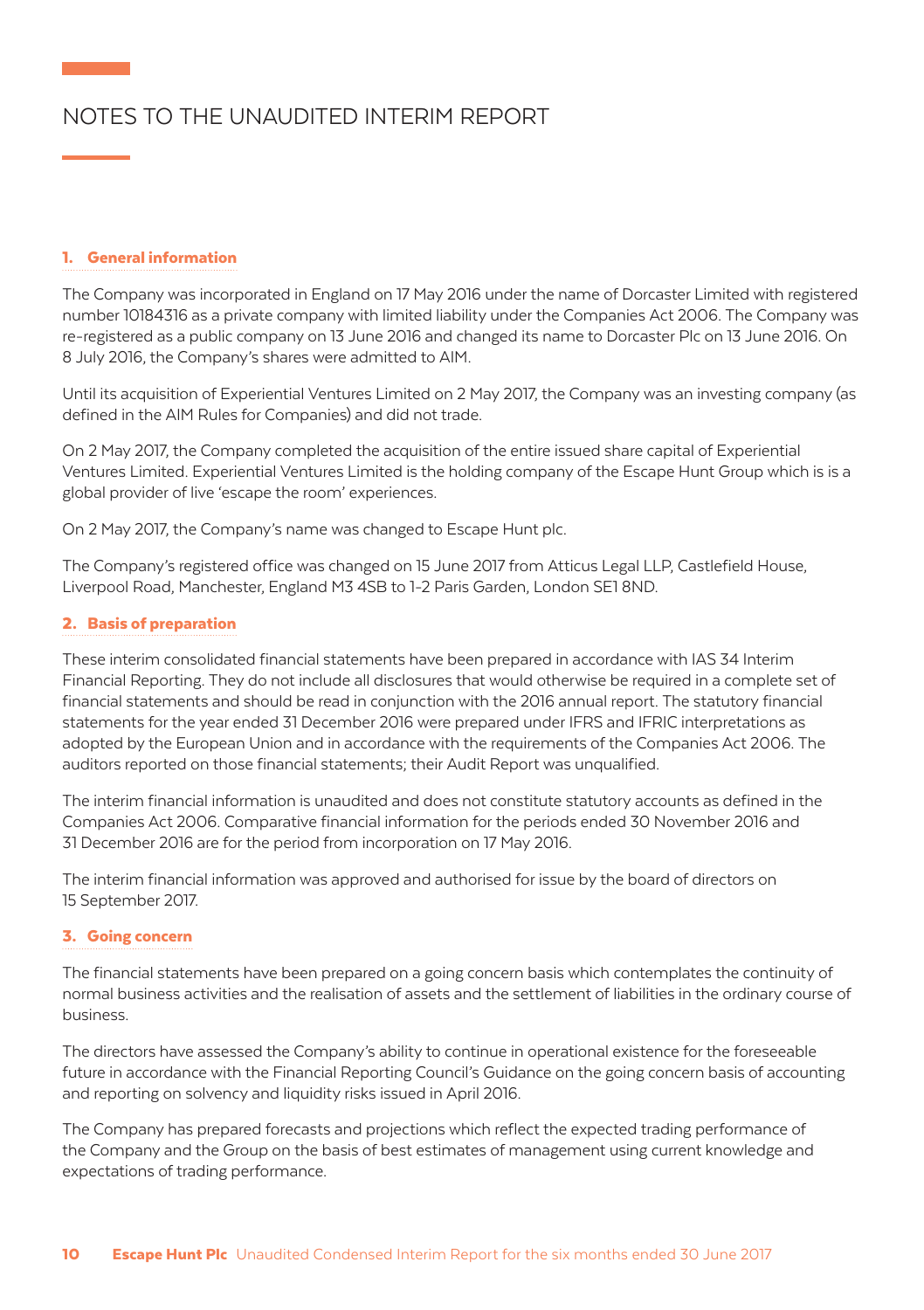As at 30 June 2017, the Company had £12.4m in cash which is considered sufficient for its present needs.

Based on the above, the Directors consider there are reasonable grounds to believe that the Company will be able to pay its debts as and when they become due and payable, as well as to fund the Company's future operating expenses. The going concern basis preparation is therefore considered to be appropriate in preparing these condensed financial statements.

### 4. Significant accounting policies

The Company has applied the same accounting policies, presentation, methods of computation, significant judgements and the key sources of estimation of uncertainties in its interim consolidated financial statements as in its audited financial statements for the period ended 31 December 2016, which have been prepared in accordance with International Financial Reporting Standards as adopted for use by the European Union. In addition, the accounting policies adopted by Experiential Ventures Limited and its subsidiaries, as set out in the Company's re-admission document dated 2 May 2017 and which are consistent with those of the Company, have been applied in respect of the activities of the Experiential Ventures Limited and its subsidiaries with effect from the date of acquisition.

These accounting policies will be adopted in the Group's full financial statements for the year ending 31 December 2017.

None of the new standards and amendments that are effective for the first time for periods beginning on (or after) 1 January 2017 have a material effect on this interim financial information, save for IFRS 15 "revenues from Contracts with Customers" which has been adopted with effect from 1 January 2017 by the Company, ahead of its effective date of 1 January, 2018. The Company receives payment for initial "upfront exclusivity fees" upon the signing of a franchise agreement. Since certain of the services which the Company is required to provide under the franchise agreement persist throughout the life of the agreement, typically 10 years, the initial fee is recognised on a straight-line basis over the period of the agreement rather than at the point of payment of the initial fee.

Consequently, the Company has recorded total deferred income of £646,308 as at 30 June, 2017 and which will be released over the remaining life of the franchise agreements.

#### Use of estimates and judgements

The preparation of interim consolidated financial statements in compliance with IAS 34 requires the use of certain critical accounting estimates.

It also requires the Directors to exercise their judgement in the process of applying the accounting policies. These judgements are continually evaluated by the Directors and management and are based on historical experience and other factors, including expectations of future events that are believed to be reasonable under the circumstances.

The key estimates and underlying assumptions concerning the future and other key sources of estimation uncertainty at the statement of financial position date, that have a significant risk of causing a material adjustment to the carrying amounts of assets and liabilities within the next financial period are reviewed on an ongoing basis. Revisions to accounting estimates are recognised in the period in which the estimate is revised if the revision affects only that period, or in the period of the revision and future periods if the revision affects both current and future periods. In particular: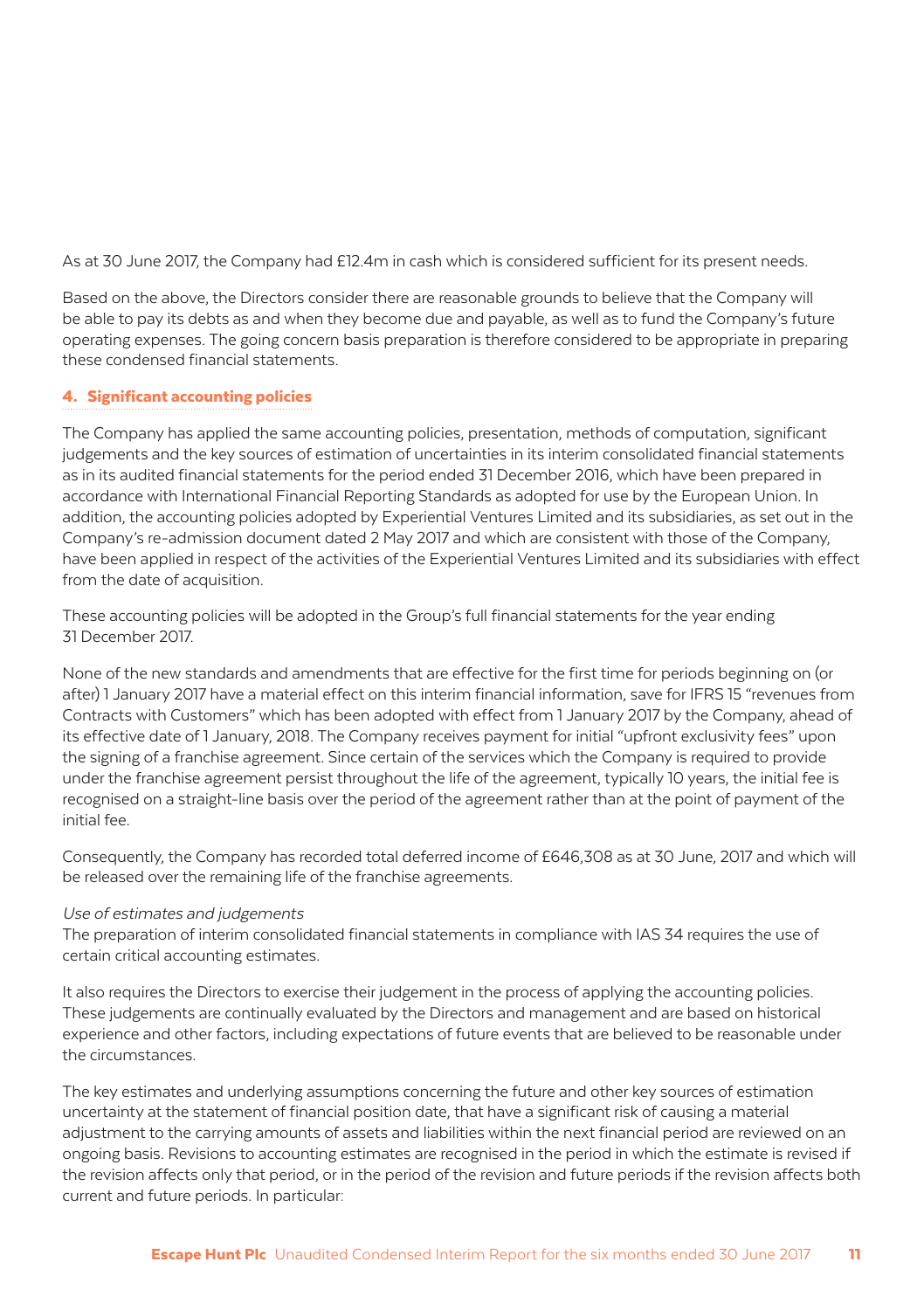# NOTES TO THE UNAUDITED INTERIM REPORT (CONTINUED)

## **FOR THE SIX MONTHS ENDED 30 JUNE 2017**

#### Basis of consolidation

The acquisition of Experiential Ventures Limited constitutes a reverse takeover of Experiential Ventures Limited for the purposes of the AIM Rules for Companies and received Shareholder approval on 2 May 2017. However, the Directors considered that under IFRS 3 Business Combinations, the accounting acquirer would be considered to be Escape Hunt plc, due to:

- a greater proportion of share capital in the enlarged group being held by shareholders of Escape Hunt plc, rather than pre-acquisition shareholders of Experiential Ventures Limited;
- Escape Hunt plc's shareholders have the ability to appoint or remove a majority of the members of the Board;
- greater Board representation in the enlarged group of the Escape Hunt plc Board of directors rather than pre-acquisition members of the Experiential Ventures Limited Board; and
- the composition of the senior management of the enlarged group consist mostly of Escape Hunt plc management.

The acquisition of Experiential Ventures has therefore been accounted for under the acquisition method.

Under the acquisition method, the results of the subsidiaries acquired or disposed of are included from the date of acquisition or up to the date of disposal. At the date of acquisition, the fair values of the subsidiaries' net assets are determined and these values are reflected in the Consolidated Financial Statements. The cost of acquisition is measured at the aggregate of the fair values, at the date of exchange, of assets given, liabilities incurred or assumed, and equity instruments issued by the Group in exchange for control of the acquiree, plus any costs directly attributable to the business combination. Any excess of the purchase consideration of the business combination over the fair value of the identifiable assets and liabilities acquired is recognised as goodwill. Goodwill, if any, is not amortised but reviewed for impairment at least annually. If the consideration is less than the fair value of assets and liabilities acquired, the difference is recognised directly in the statement of comprehensive income.

Acquisition-related costs are expensed as incurred.

Intra-group transactions, balances and unrealised gains on transactions are eliminated; unrealised losses are also eliminated unless cost cannot be recovered. Where necessary, adjustments are made to the Financial Statements of subsidiaries to ensure consistency of accounting policies with those of the Group.

There have been no material revisions to the nature and amount of changes in estimates of amounts reported in the audited financial statements for the period ended 31 December 2016.

#### Impact of accounting standards to be applied in future periods

There are a number of standards and interpretations which have been issued by the International Accounting Standards Board that are effective for periods beginning subsequent to 31 December 2017 (the date on which the Company's next annual financial statements will be prepared up to) that the Company has decided not to adopt early. The most significant of these are:

- IFRS 9 Financial Instruments (mandatorily effective for periods beginning on or after 1 January 2018); and
- IFRS 16 Leases (mandatorily effective for periods beginning on or after 1 January 2019).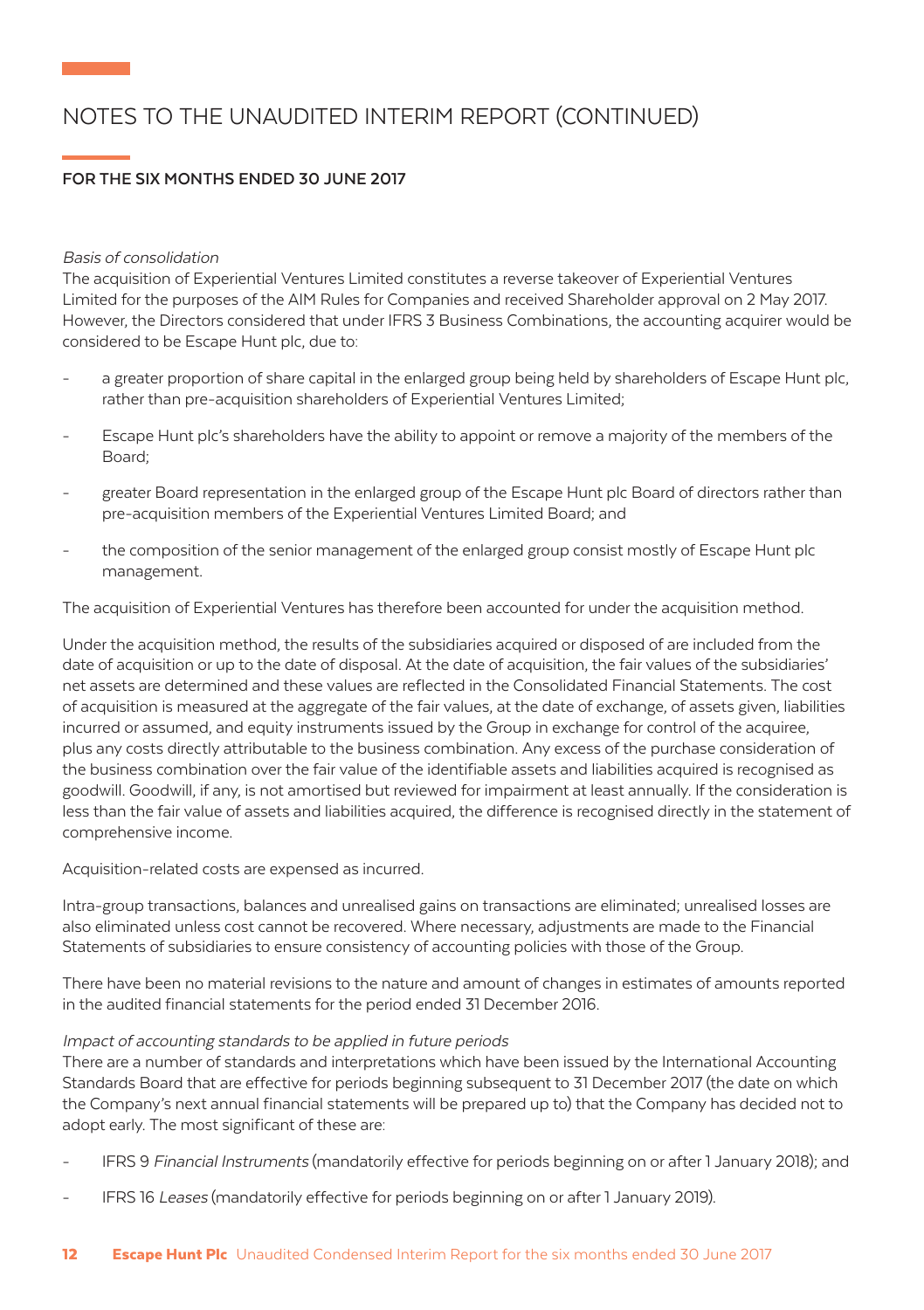IFRS 9 will impact on both the measurement and disclosures of financial instruments and IFRS 16 will have an impact on the recognition of operating leases. At this point it is not practicable for the Directors to provide a reasonable estimate of the effect of these standards as their detailed review of these standards is still ongoing.

The Company, as enlarged by its acquisition of Experiential Ventures Limited, has early adopted IFRS 15 Revenue from Contracts with Customers in these interim consolidated financial statements

### 5. Segment information

The Company was an investing company and did not trade until its acquisition of Experiential Ventures Limited on 2 May 2017. Since the acquisition, management considers that the enlarged group has two operating segments. Revenues are reviewed based on the nature of the services provided as follows:

- 1. The franchise business, where all franchised branches are operating under effectively the same model; and
- 2. The owner-operated branch business, which currently consists of only Bangkok but will be a major area of growth.

The Group operates on a global basis. At present, the Company has active franchisees in 25 countries, though some are still in the pre-opening stage. The Company does not presently analyse or measure the performance of the franchising business into geographic regions or by type of revenue, since this does not provide meaningful analysis to managing the business.

Segment results, assets and liabilities include items directly attributable to a segment as well as those that can be allocated on a reasonable basis.

All amounts in respect of the periods ended 30 November 2016 and 31 December 2016 relate to the Company only and therefore no further segment analysis has been presented.

Exceptional fees which all related to the transaction of acquiring EV and the re-admission to AIM of Escape Hunt plc and the associated fund raising of £14m amounted to £3.1m. £869,895 was charged in the Income Statement for the 6 months to 30 June 2017, £1,688,585 was charged to the share premium account with the balance of £536,000 charged in 2016.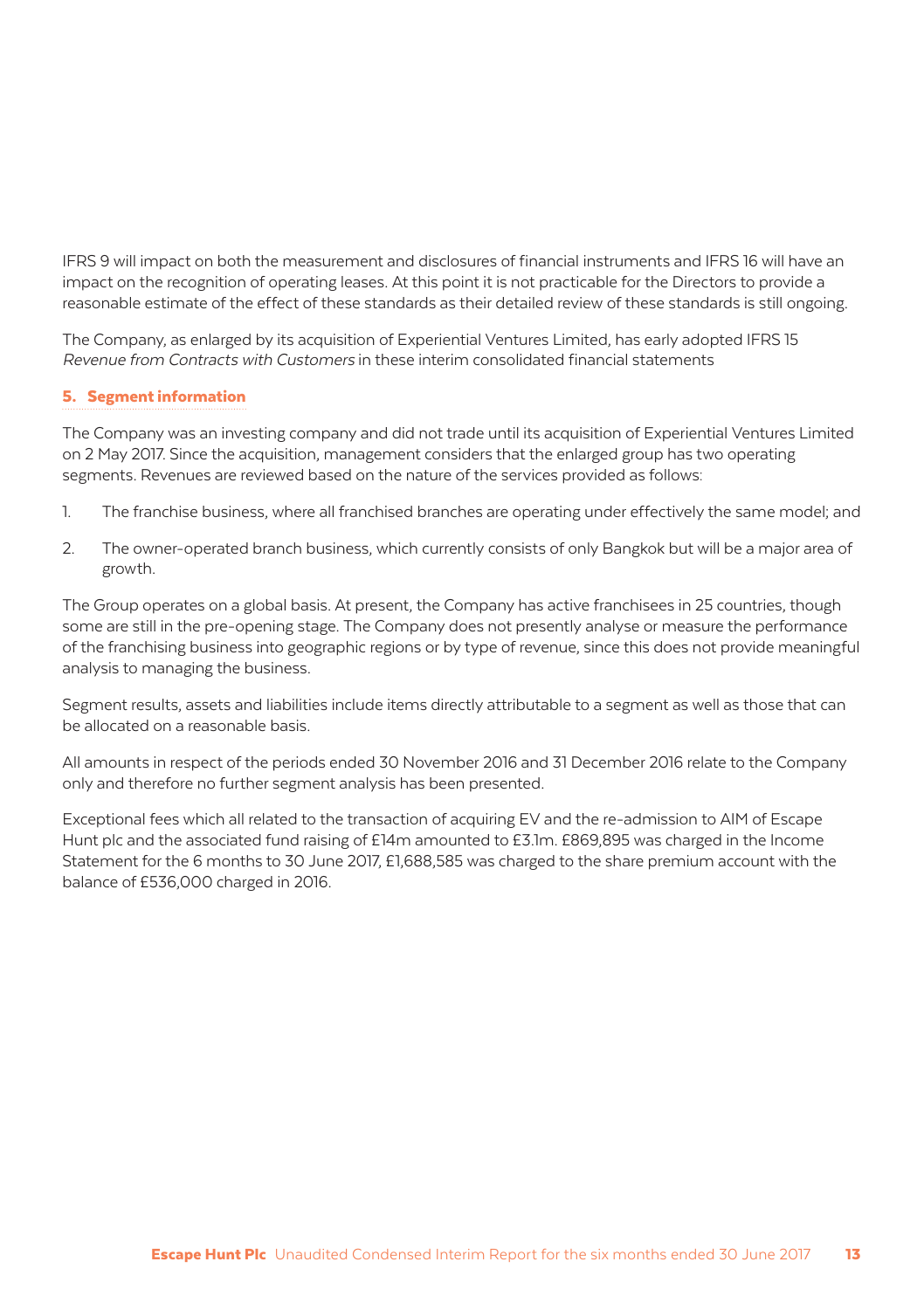# NOTES TO THE UNAUDITED INTERIM REPORT (CONTINUED)

## **FOR THE SIX MONTHS ENDED 30 JUNE 2017**

| Six months ended 30 June 2017                                               | Owner<br>operated<br>£ | Franchise<br>operated<br>F | Unallocated<br>£         | Total                    |
|-----------------------------------------------------------------------------|------------------------|----------------------------|--------------------------|--------------------------|
| Revenue<br>Cost of sales                                                    | 21,246<br>(15, 613)    | 171,613<br>(70, 645)       |                          | 192,859<br>(86, 257)     |
| Operating results<br>Profit/(loss) from operations                          | 5,633                  | 100,968                    |                          | 106,602                  |
| Other income                                                                |                        | 141                        |                          | 142                      |
| Interest income                                                             | 544                    | 2                          |                          | 546                      |
| Expenses<br>- Selling and distribution<br>- Administrative<br>- Transaction | (6,965)                | (51,731)                   | (191, 324)<br>(869, 895) | (250, 021)<br>(869, 895) |
| Share-based payment expenses                                                |                        |                            | (43, 479)                | (43, 479)                |
| Profit/(loss) from operations before tax<br>Taxation                        | (787)                  | 49,380<br>(601)            | (1,104,698)              | (1,056,105)<br>(601)     |
| Profit/(loss) for the period                                                | (787)                  | 48,779                     | (1,104,698)              | (1,056,706)              |
| Other information:                                                          |                        |                            |                          |                          |
| Segment assets                                                              | 145,938                | 1,138,670                  | 24,024,363               | 25,308,972               |
| Segment liabilities                                                         | 7,845                  | 1,166,295                  | 625,084                  | 1,799,224                |
|                                                                             |                        |                            |                          |                          |

### 6. Loss per share

Basic loss per share is calculated by dividing the loss attributable to equity holders by the weighted average number of ordinary shares in issue during the period. Diluted loss per share is not presented as the potential ordinary shares from the exercise of warrants are not dilutive.

|                                                                                            | Six months                            | Period                                           |  |
|--------------------------------------------------------------------------------------------|---------------------------------------|--------------------------------------------------|--|
|                                                                                            | ended<br>30 June<br>2017<br>Unaudited | ended<br>30 November<br>2016<br><b>Unaudited</b> |  |
|                                                                                            | £                                     | £.                                               |  |
| Loss after tax attributable to owners of the Company<br>Weighted average number of shares: | (1,057,030)                           | (1,072,529)                                      |  |
| Basic<br>$\overline{\phantom{a}}$<br>Loss per share                                        | 13,419,752                            | 8,000,000                                        |  |
| <b>Basic</b>                                                                               | 0.0788                                | 0.1341                                           |  |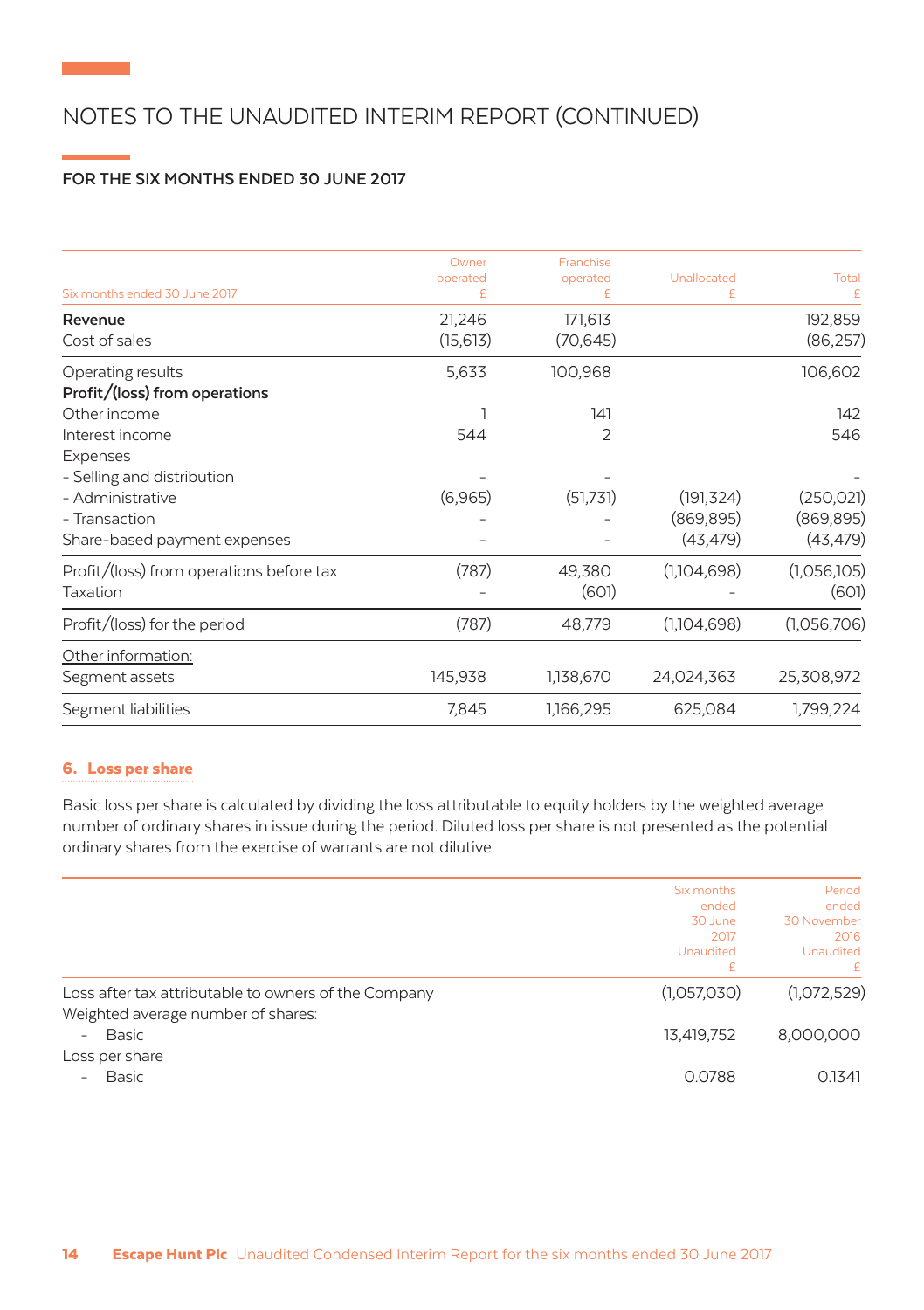#### 7. Taxation

The tax charge is based on the expected effective tax rate for the year.

The Group estimates it has tax losses of approximately £240k as at 30 June 2017 which, subject to agreement with taxation authorities, would be available to carry forward against future profits. The estimated tax value of such losses amount to approximately £34k.

## 8. Intangible assets

|                                 | Goodwill<br>£ | Trademark<br>£ | Intellectual<br>Property<br>£ | Franchise<br><b>Business</b><br>£ | App<br>Quest<br>£ | Total<br>£ |
|---------------------------------|---------------|----------------|-------------------------------|-----------------------------------|-------------------|------------|
| Cost                            |               |                |                               |                                   |                   |            |
| At 1 January 2017               |               |                |                               |                                   |                   |            |
| <b>Additions</b>                | 1,304,398     | 31,731         | 10,194,815                    | 802,233                           | 100,000           | 12,433,176 |
| At 30 June 2017                 | 1,304,398     | 31,731         | 10,194,815                    | 802,233                           | 100,000           | 12,433,176 |
| <b>Accumulated amortisation</b> |               |                |                               |                                   |                   |            |
| At 1 January 2017               |               |                |                               |                                   |                   |            |
| Amortisation charge for the     |               |                |                               |                                   |                   |            |
| period                          |               | 12,468         |                               |                                   |                   | 12,468     |
| At 30 June 2017                 |               | 12,468         |                               |                                   |                   |            |
| Carrying amounts                |               |                |                               |                                   |                   |            |
| At 31 December 2016             |               |                |                               |                                   |                   |            |
| At 30 June 2017                 | 1,304,398     | 19,263         | 10,194,815                    | 802,233                           | 100,000           | 12,420,708 |
|                                 |               |                |                               |                                   |                   |            |

Goodwill and acquisition related intangible assets recognised have arisen from the acquisition of Experiential Ventures Limited in May 2017. Refer to Note 11 for further details.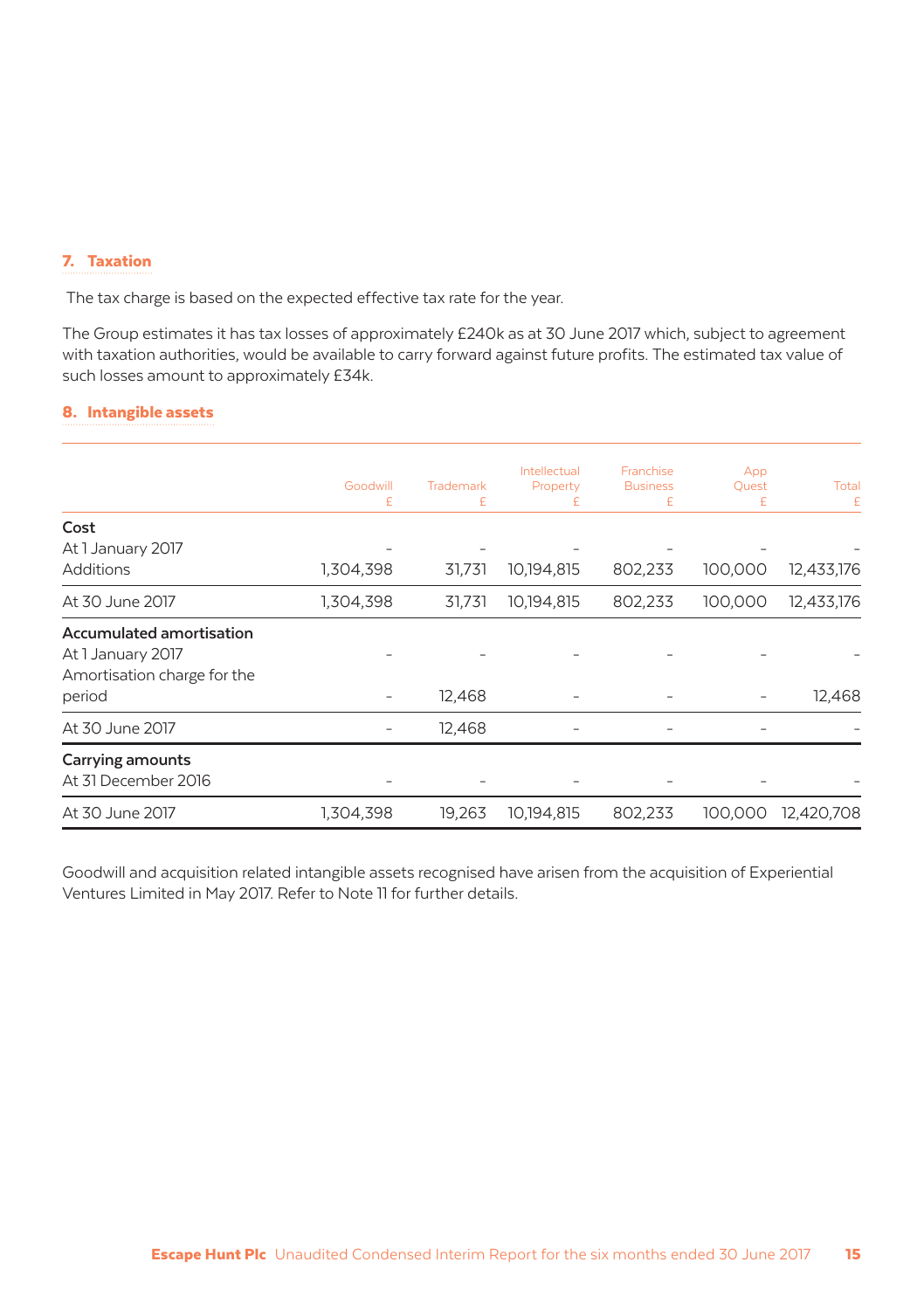# NOTES TO THE UNAUDITED INTERIM REPORT (CONTINUED)

## **FOR THE SIX MONTHS ENDED 30 JUNE 2017**

### 9. Share capital

|                           | Six months | Period      |
|---------------------------|------------|-------------|
|                           | ended      | ended       |
|                           | 30 June    | 31 December |
|                           | 2017       | 2016        |
|                           | Unaudited  | Audited     |
|                           | £          | £           |
| As at beginning of period | 125,000    |             |
| Issued during the period  | 174,074    | 125,000     |
| Buy-back of shares        | (45, 833)  |             |
| As at end of period       | 253,241    | 125,000     |

During the six months ended 30 June 2017, the following transactions were completed:

On 2 May 2017, the Company placed a total of 10,370,370 ordinary shares at a price of 135 pence per share, with new and existing institutional investors, as well as certain Directors to raise gross proceeds of £14.0 million. Ordinary share price of 135 pence per share was based on the quoted share price on AIM at the time less a small discount.

On 2 May 2017, the Company issued 3,555,555 ordinary shares at £1.35 each to the holders of the entire issued share capital of Experiential Ventures Limited, pursuant to the Company's purchase of the entire issued share capital of Experiential Ventures Limited (the "Acquisition"). The registered office of Experiential Ventures Limited is located at 103 Sham Peng Tong Plaza, Victoria, Mahé, Seychelles.

Share buy-back agreements dated 13 April 2017 were entered into pursuant to which Karen Jones (666,666 shares), Hubert van den Bergh (1,444,444 shares), Dominic Rose (518,519 shares), Jessica Rose (518,519 shares) and Jaime Sarah Rose Scudamore (518,519 shares) agreed to sell a total of 3,666,667 ordinary shares at a value equal to the aggregate nominal value of the ordinary shares being sold being £45,833.

The number of shares in issue at 30 June 2017 and at the date of approval of these financial statements is 20,259,258 ordinary shares of 1.25 pence each.

#### 10.Warrants

A warrant instrument was entered into by way of deed poll on 13 April 2017 under which the Company created and issued warrants to Stockdale Securities to subscribe for 202,592 Ordinary Shares on the terms and conditions of the instrument. The warrants were issued to Stockdale Securities on Admission and may be exercised within 3 years of the date of the instrument at a price of £1.35 per Ordinary Share (being equal to the Placing Price) subject to the terms and conditions of the instrument. The sum of £43,479 has been charged to the Income Statement in this period to recognise this cost.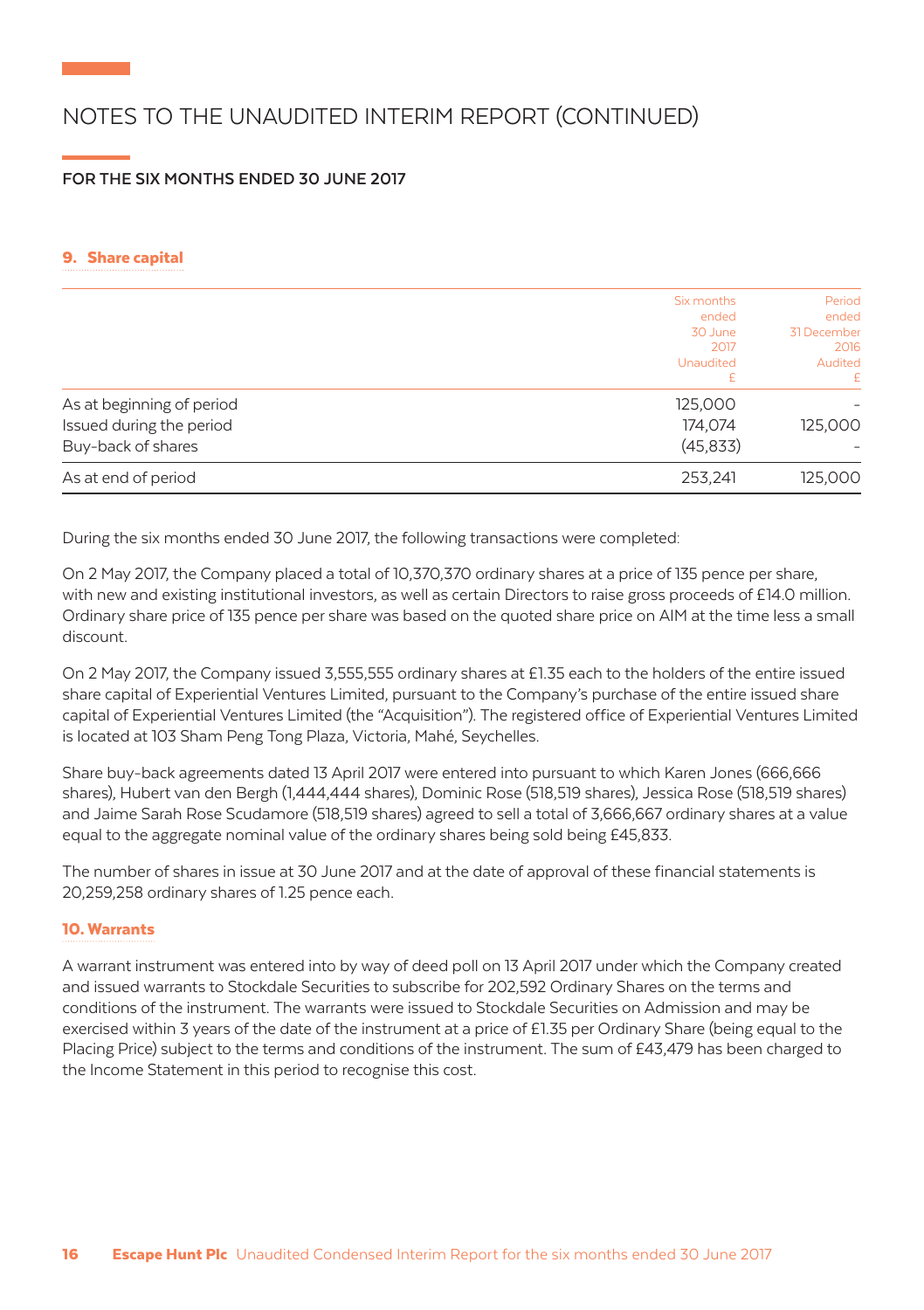### 11. Acquisition of Experiential Ventures Limited

On 13 April 2017, the Company conditionally agreed to purchase the entire issued share capital of Experiential Ventures Limited for a consideration of £12 million on a cash free and debt free basis, with a normalised level of working capital. The consideration (following adjustments for cash/debt and working capital) was payable by £7.2 million in cash on Completion and by the issue of Ordinary Shares (the "Consideration Shares'') for £4.8 million.

In order to fund the cash consideration payable and associated costs and expenses, as well as working capital, the Company agreed the conditional placing of 10,370,370 Ordinary Shares (the "Placing Shares'') at 135 pence per share to raise £14 million (£10.8 million net of expenses).

On the same date, the Company issued 3,555,555 Ordinary Shares (the Consideration Shares) at £1.35 each to the holders of the entire issued share capital of Experiential Ventures Limited, pursuant to the Company's acquisition of the Escape Hunt Group.

The Acquisition was approved on 2 May 2017 and admission of the enlarged share capital on AIM took effect on 3 May 2017.

The following table summarises the consideration paid for Experiential Ventures, the fair value of assets acquired and liabilities assumed at the acquisition date.

|                                                                            | <b>Book Value</b> | <b>Fair Value</b> |
|----------------------------------------------------------------------------|-------------------|-------------------|
| Consideration                                                              | £                 |                   |
| Cash                                                                       |                   | 7,200,000         |
| Equity instruments (3,555,555 ordinary shares)                             |                   | 4,800,000         |
| <b>Total consideration</b>                                                 |                   | 12,000,000        |
| Recognised amounts of identifiable assets acquired and liabilities assumed |                   |                   |
| Cash and cash equivalents                                                  | 152,701           | 152,701           |
| Property, plant and equipment                                              | 130,456           | 130,456           |
| Gross trade and other receivables                                          | 134,198           | 134,198           |
| Trade and other payables                                                   | (142, 255)        | (142, 255)        |
| Deferred income                                                            | (667,103)         | (667,103)         |
| Tax liabilities                                                            | (29,065)          | (29,065)          |
| Intangible assets identified on acquisition                                | 30,838            | 30,838            |
| Total identifiable net assets                                              | (390, 232)        | (390, 232)        |
| Goodwill                                                                   | 12,390,232        | 1,293,181         |
| Intellectual Property                                                      |                   | 10,194,818        |
| <b>Franchise Business</b>                                                  |                   | 802,233           |
| App development                                                            |                   | 100,000           |
| Total                                                                      | 12,000,000        | 12,000,000        |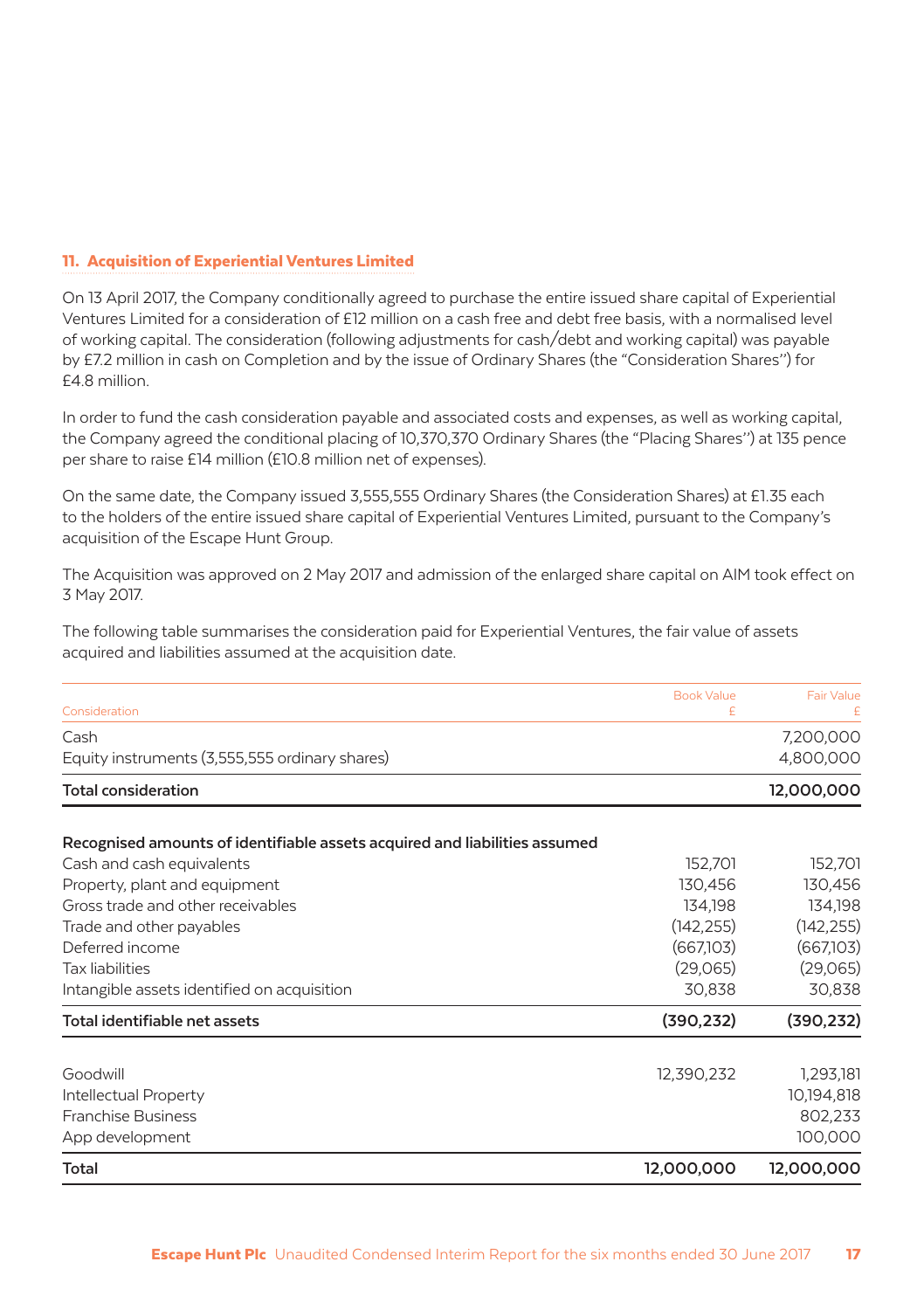# NOTES TO THE UNAUDITED INTERIM REPORT (CONTINUED)

## **FOR THE SIX MONTHS ENDED 30 JUNE 2017**

The initial goodwill arising at the time of acquisition was £12,390,232. Management has subsequently undertaken an initial valuation exercise of the goodwill and initial fair value adjustments have been recognised for the acquisition of related intangible assets. It is possible that further adjustments may be made to the allocation of the intangible assets during the year.

The goodwill of £1,293,181 is attributable to anticipated future profit from expansion opportunities and synergies of the business that are expected to arise from the brand name, customer relationships and other applications of the escape the room concept.

The Intellectual Property of £10,194,818 relates to the valuation of the catalogue of games, the process of games development and the inherent know how and understanding of making successful games.

The intangible asset of the Franchise Business of £802,233 is the net present value of the net income from the current franchisee agreements.

The App development of £100,000 is both the cost and the fair value of the App which had been developed by a third party for Escape Hunt Operations Ltd.

The trade and other receivable amounts acquired, noted in the table above, are before allowance for any uncollectable amounts. The Directors do not consider any such allowance is needed.

The acquisition contributed £192,859 of revenue for the period between the date of acquisition and the balance sheet date and £63,353 of profit before tax. If the acquisition had been completed on the first day of the financial year, Group revenues would have been £392,752 higher and group losses attributable to equity holders of the parent would have been £38,587 lower.

Acquisition costs of £869,895 were expensed in the period ended 30 June 2017.

### 12. Related party transactions

The share buy-back described in Note 9 above constitutes a related party transaction for the purposes of Rule 13 of the AIM Rules for Companies in respect of both of the Directors.

Richard Harpham, a director of the Company, was entitled to a fee of £45,000 for consultancy services in relation to the acquisition of Experiential Ventures Limited, the placing of shares, the share buy-back and to co-ordinate the enlarged group for admission to AIM. The fee was conditional upon admission and was paid and expensed in expensed in these interim accounts. In addition, £40,000 was paid for his services in carrying out due diligence on the acquisition and assisting in the process of raising the additional equity. Richard Harpham was not appointed a director of the Company until 2 May.

During the period from 1 January, 2017 until 30 April, 2017, the Company paid £30,000 to Kishorn Ltd for the services of Alistair Rae to provide company secretarial services and for assistance in the due diligence on the acquisition and the related equity fund raising. Alistair Rae is a director and 60% shareholder of Kishorn Ltd, a company incorporated in England and Wales. Alistair Rae became a director of the Company on 2 May, 2017.

Peel Hunt LLP (a shareholder and the Company's nominated adviser and broker) performed services for the Company in relation to the re-admission to AIM and ongoing activities for a sum of £800,351. Of this amount, broking fees of £792,729 have been charged to the share premium account and other costs of £7,622 has been expensed in profit and loss in these interim accounts.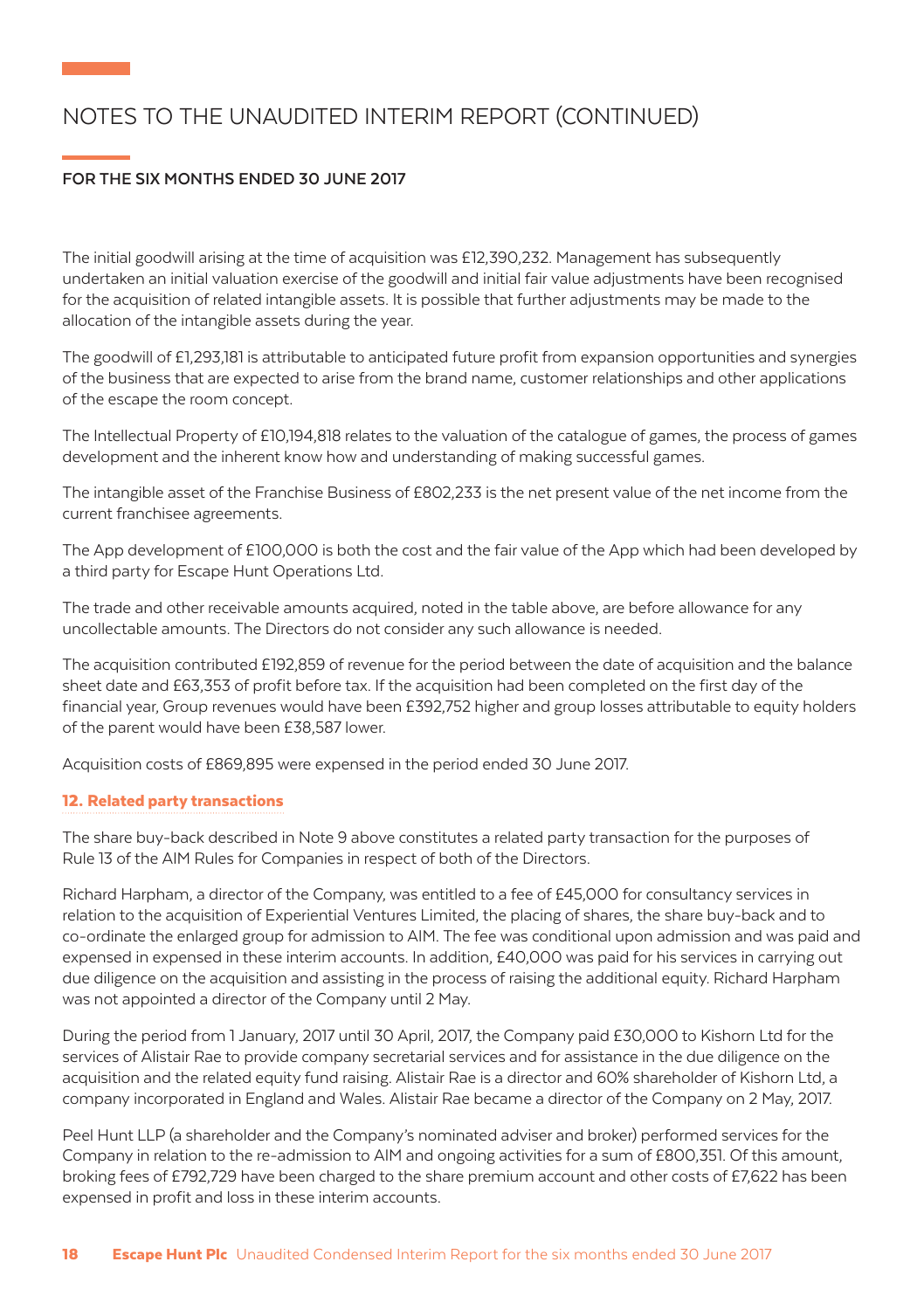| Key management personnel compensation | Six months<br>ended<br>30 June<br>2017<br><b>Unaudited</b><br>£ | Period<br>ended<br>30 November<br>2016<br>Unaudited<br>£ |
|---------------------------------------|-----------------------------------------------------------------|----------------------------------------------------------|
|                                       |                                                                 |                                                          |
| Post-employment benefits              |                                                                 |                                                          |
| Other long-term benefits              |                                                                 |                                                          |
| Share-based payments                  |                                                                 |                                                          |
| Total                                 | 57,952                                                          |                                                          |

#### Share incentive plan

The Escape Hunt plc Executive Growth Share Plan ("EGSP") was established on 2 May, 2017. Two directors and one employee have subscribed for a total of 1,000 shares under the EGSP at a cost of £1 per share in the period to 30 June, 2017. The Directors do not consider the cost to the Company to be material in the period to 30 June, 2017 and accordingly no provision has been made in these accounts.

#### 13. Seasonality of the Group's business

There are no seasonal factors which materially affect the operations of any company in the Group.

### 14. Events after the reporting period

There were no significant events after the end of the reporting period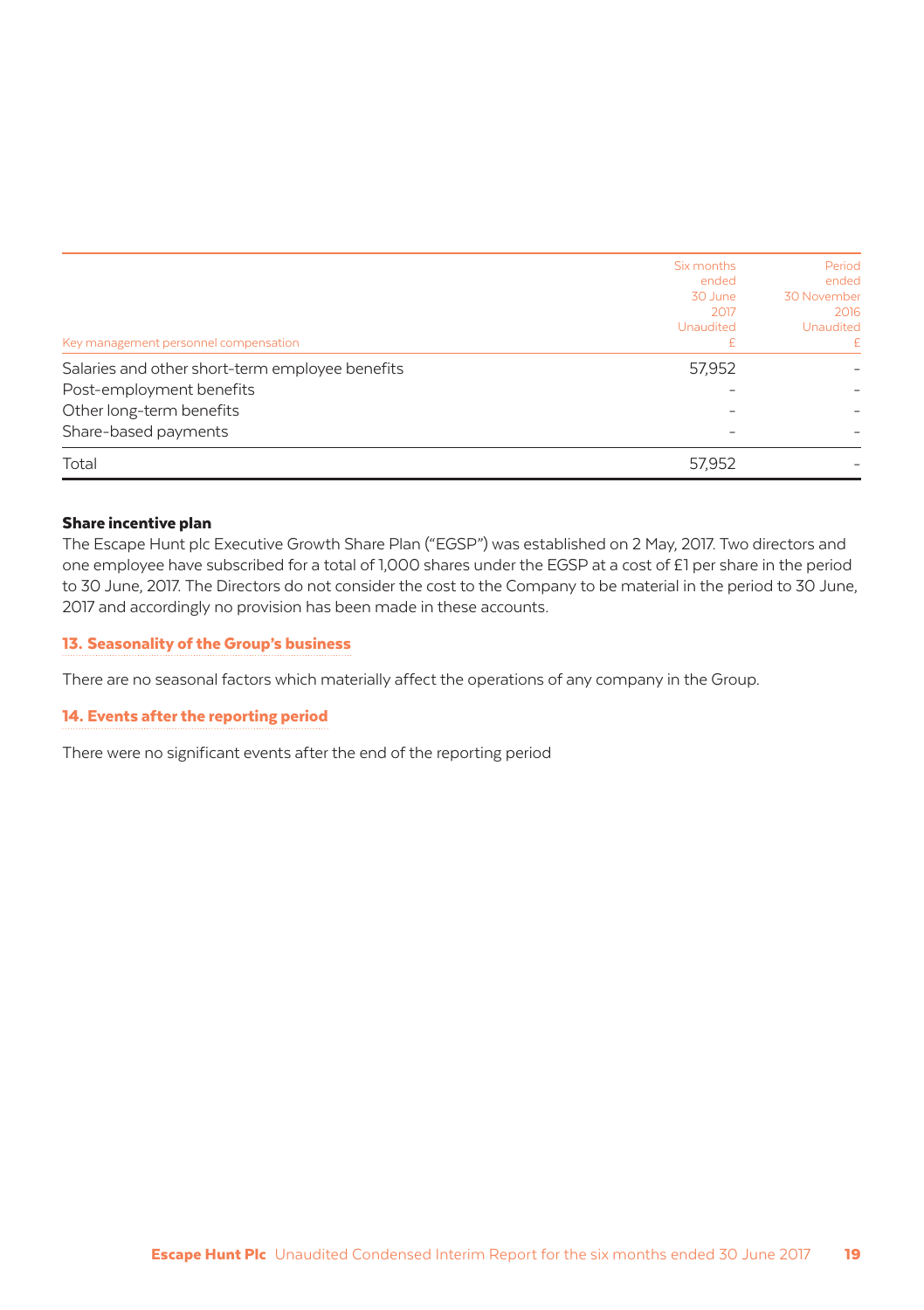## COMPANY INFORMATION

#### **Directors**

Richard Rose, Independent Non-Executive Chairman Richard Harpham, Chief Executive Officer Alistair Rae, Chief Financial Officer Adrian Jones, Non-Executive Director Karen Bach, Non-Executive Director

#### Company secretary

Alistair Rae

### Company number

10184316

#### Registered address

1 Paris Garden London SE1 8ND

#### Independent auditors

KPMG LLP Gateway House, Tollgate Chandlers Ford SO53 3TG

### Nominated adviser and joint broker

Peel Hunt LLP Moor House 120 London Wall London

#### Joint broker

Stockdale Securities Ltd Beaufort House St Botolph Street London EC3A 7BB

### Registrars

Equiniti Limited Aspect House Spencer Road Lancing West Sussex BN99 6DA